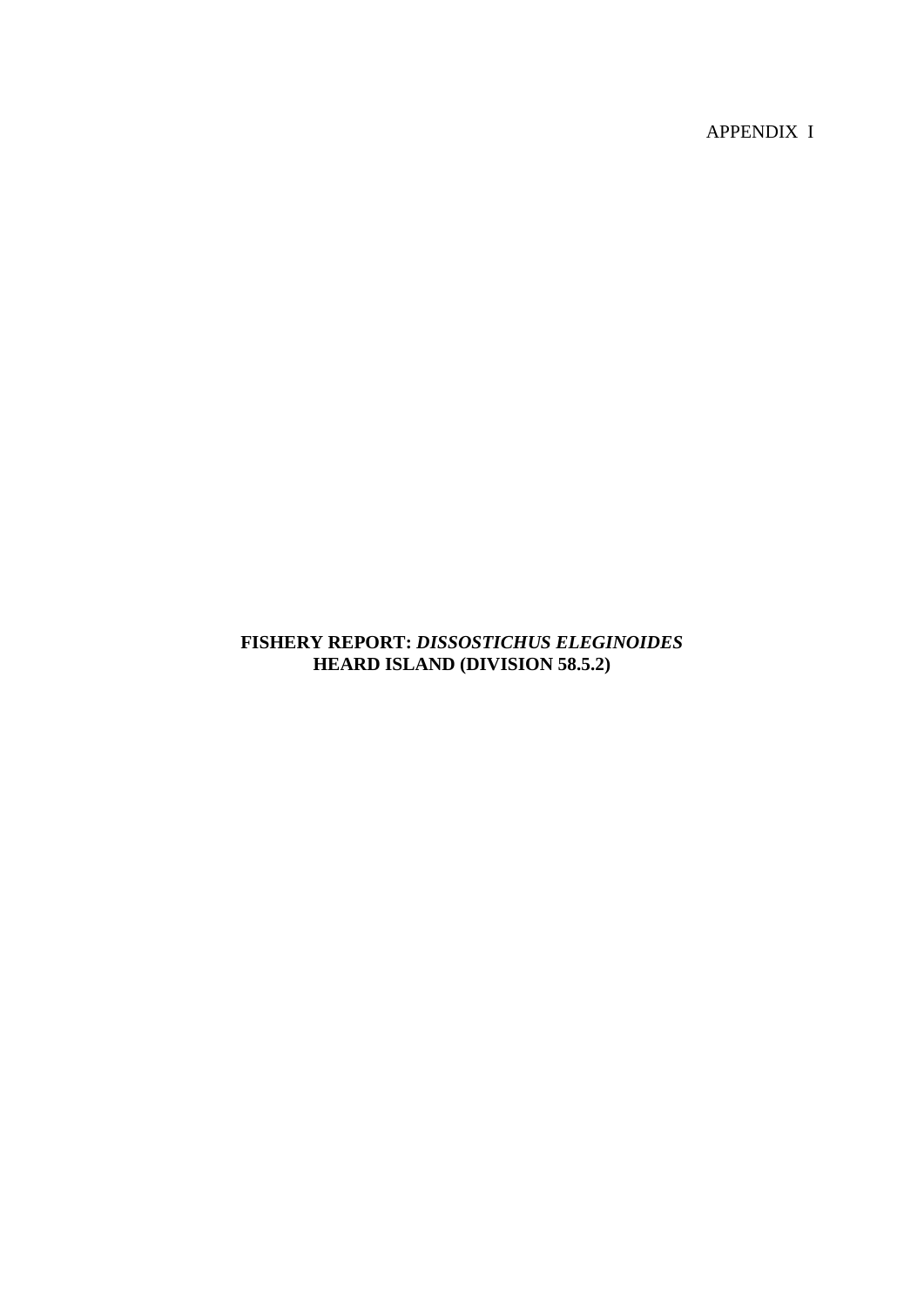# **CONTENTS**

|                                                   | 1              |
|---------------------------------------------------|----------------|
|                                                   | $\mathbf{1}$   |
|                                                   | $\overline{2}$ |
|                                                   | $\overline{c}$ |
|                                                   | 3              |
|                                                   | $\overline{4}$ |
|                                                   | $\overline{4}$ |
|                                                   | $\overline{4}$ |
|                                                   | 5              |
|                                                   | 6              |
|                                                   | 7              |
|                                                   | 7              |
|                                                   | $\overline{7}$ |
|                                                   | 7              |
|                                                   | 8              |
|                                                   | 8              |
|                                                   | 9              |
|                                                   | 9              |
|                                                   | 9              |
|                                                   | 9              |
|                                                   | 12             |
|                                                   | 23             |
|                                                   | 24             |
|                                                   | 24             |
|                                                   | 24             |
| 5.2 Assessments of impact on affected populations | 26             |
|                                                   | 26             |
|                                                   | 26             |
|                                                   | 27             |
|                                                   | 28             |
|                                                   | 28             |
|                                                   | 28             |
|                                                   | 29             |
|                                                   | 29             |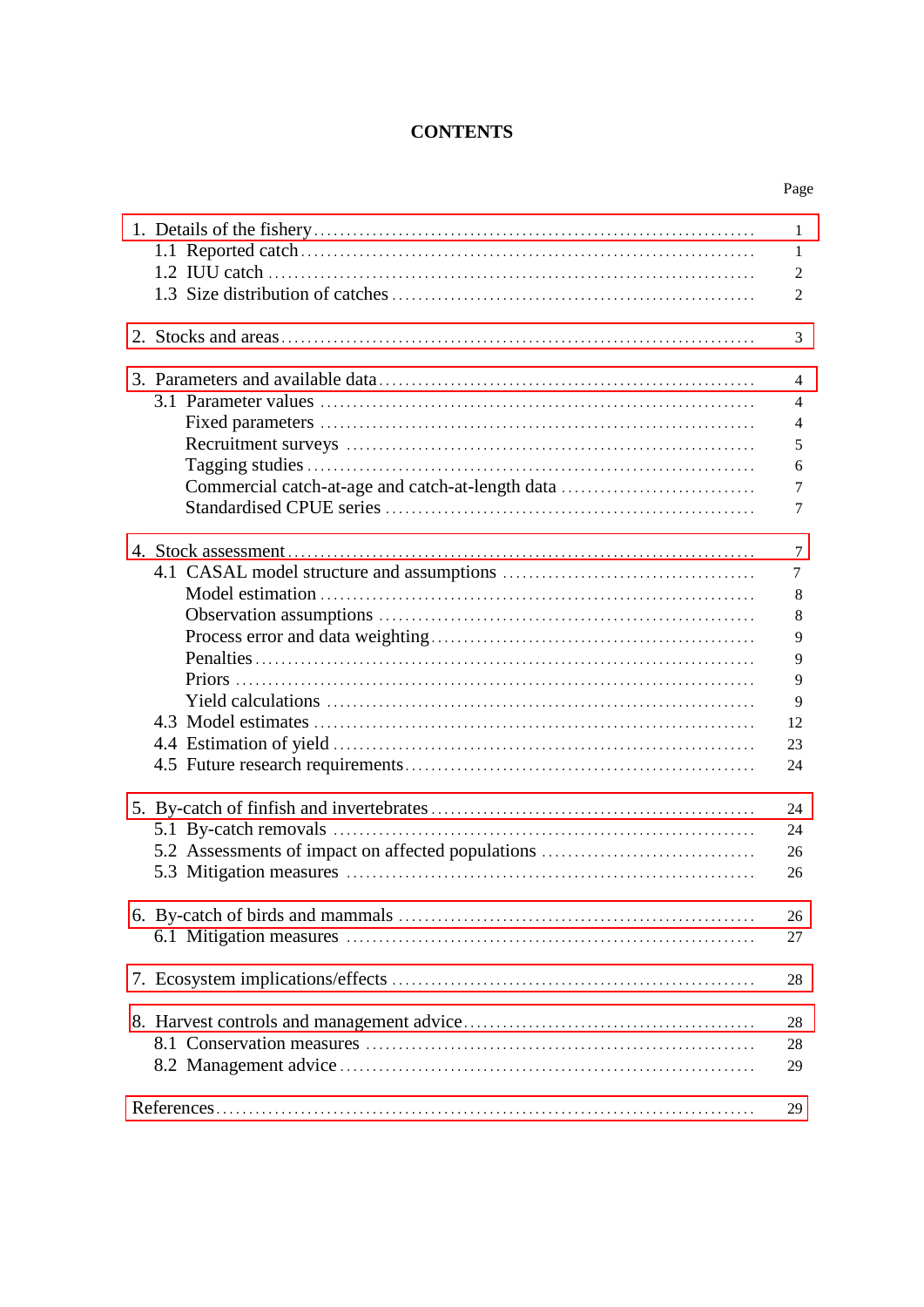### **FISHERY REPORT:** *DISSOSTICHUS ELEGINOIDES* **HEARD ISLAND (DIVISION 58.5.2)**

#### <span id="page-2-0"></span>**1. Details of the fishery**

#### **1.1 Reported catch**

The catch limit of *Dissostichus eleginoides* in Division 58.5.2 for the 2010/11 season was 2 550 tonnes (CM 41-08) for the period from 1 December 2010 to 30 November 2011. The catch of *D. eleginoides* reported for this division by October 2011 was 1 676 tonnes. Reported catches, along with the respective catch limits and number of vessels active in the fishery, are shown in Table 1. In Division 58.5.2, the fishery was a trawl fishery from 1996/97 to 2001/02. In recent seasons the fishery has been prosecuted by trawl, longline and pot. The longline fishery was active from April 2011 and the trawl fishery was active throughout the whole season.

Table 1: Catch history for *Dissostichus eleginoides* in Division 58.5.2 (source: STATLANT data for past seasons, and catch and effort reports for current season, WG-FSA-11/10 and past reports for IUU catch).

| Season   |                                                           | Estimated | Total        |                  |                |                  |                |          |
|----------|-----------------------------------------------------------|-----------|--------------|------------------|----------------|------------------|----------------|----------|
|          | Reported catch (tonnes)<br>Catch limit<br>Reported effort |           |              |                  |                | <b>IUU</b> catch | removals       |          |
|          | (number of vessels)                                       | (tonnes)  | Longline     | Pot              | Trawl          | Total            | (tonnes)       | (tonnes) |
| 1989/90  |                                                           |           | $\Omega$     | $\overline{0}$   | 1              | 1                | $\theta$       |          |
| 1991/92  |                                                           |           | $\theta$     | 0                | $\Omega$       | $\Omega$         | $\theta$       | 0        |
| 1992/93  |                                                           |           | $\mathbf{0}$ | 0                | $\overline{0}$ | $\overline{0}$   | 0              | 0        |
| 1994/95  |                                                           | 297       | $\mathbf{0}$ | $\overline{0}$   | $\Omega$       | $\Omega$         | $\theta$       | 0        |
| 1995/96  |                                                           | 297       | $\mathbf{0}$ | $\boldsymbol{0}$ | $\theta$       | $\Omega$         | $\Omega$       | 0        |
| 1996/97  | $\overline{c}$                                            | 3800      | $\mathbf{0}$ | $\boldsymbol{0}$ | 1927           | 1927             | 7117           | 9044     |
| 1997/98  | 3                                                         | 3700      | $\mathbf{0}$ | $\boldsymbol{0}$ | 3765           | 3765             | 4150           | 7915     |
| 1998/99  | $\overline{c}$                                            | 3690      | $\Omega$     | $\boldsymbol{0}$ | 3547           | 3547             | 427            | 3974     |
| 1999/00  | $\overline{c}$                                            | 3585      | $\mathbf{0}$ | 0                | 3566           | 3566             | 1154           | 4720     |
| 2000/01  | $\overline{c}$                                            | 2995      | $\Omega$     | $\overline{0}$   | 2980           | 2980             | 2004           | 4984     |
| 2001/02  | $\overline{c}$                                            | 2815      | $\Omega$     | $\overline{0}$   | 2756           | 2756             | 3489           | 6245     |
| 2002/03  | 3                                                         | 2879      | 270          | $\theta$         | 2574           | 2844             | 1274           | 4118     |
| 2003/04  | 3                                                         | 2873      | 567          | $\boldsymbol{0}$ | 2296           | 2864             | 531            | 3395     |
| 2004/05  | 3                                                         | 2787      | 621          | $\overline{0}$   | 2122           | 2744             | 265            | 3009     |
| 2005/06  | 3                                                         | 2584      | 659          | 68               | 1801           | 2528             | 74             | 2602     |
| 2006/07  | $\overline{c}$                                            | 2427      | 601          | $\boldsymbol{0}$ | 1787           | 2387             | $\theta$       | 2387     |
| 2007/08  | 3                                                         | 2500      | 835          | $\boldsymbol{0}$ | 1445           | 2280             | 0              | 2280     |
| 2008/09  | 3                                                         | 2500      | 1168         | 10               | 1287           | 2464             | 0              | 2464     |
| 2009/10  | 4                                                         | 2550      | 1213         | 30               | 1215           | 2459             | 0              | 2459     |
| 2010/11* | 3                                                         | 2550      | 1122         | 33               | 521            | 1676             | $\overline{0}$ | 1676     |

\* Fishing season ends 30 November.

2. The spatial and temporal structure of the fishing for *D. eleginoides* is summarised in Table 2. The Working Group noted that a minor amount of longline fishing has occurred in trawl ground B to date and that some longline fishing occurs in areas other than the known grounds, and that this has increased with the addition of a second longline fishery in 2007/08. The pot fishery has only been experimental to date (68 tonnes in 2005/06, 13 tonnes in 2008/09, 30 tonnes in 2009/10, and 33 tonnes in 2010/11).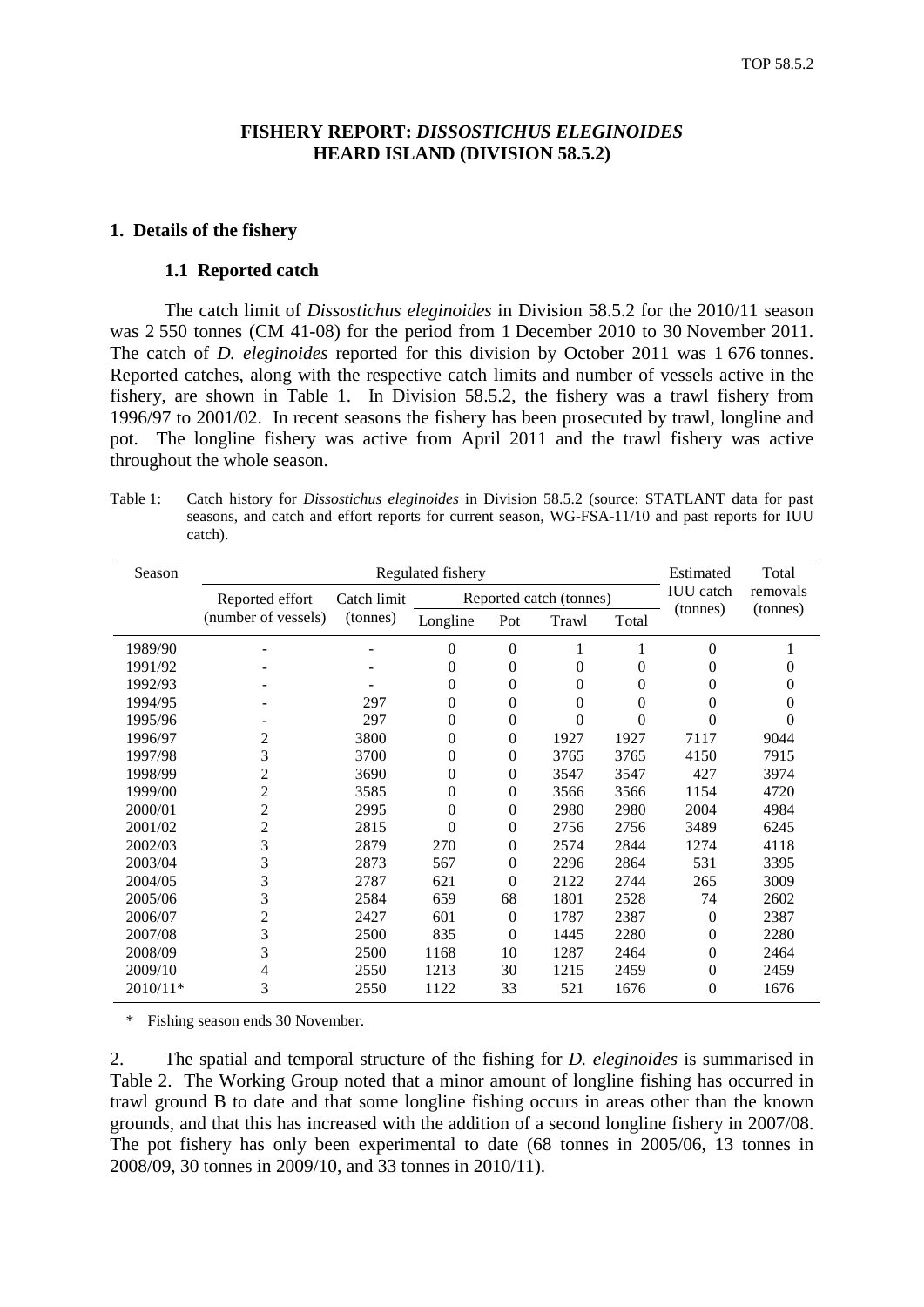Table 2: Spatial and temporal structure of the main areas of historical fishing activity for *Dissostichus eleginoides* in Division 58.5.2, including summary codes for the different elements of the fishery (sub-fishery).  $f - sub-fishery$ ; s – season.

| Gear type                       | Season                                 |                          |                     |                      |  |  |  |
|---------------------------------|----------------------------------------|--------------------------|---------------------|----------------------|--|--|--|
|                                 | Approximate area<br>(km <sup>2</sup> ) | Prior to<br>longline     | Longline            | Post longline        |  |  |  |
| Surve <sub>y</sub> <sup>a</sup> | 85 694                                 |                          | f1                  |                      |  |  |  |
| Trawl ground B                  | 442                                    | $f2 \ s1$                | $f2_s2$             | $f2$ <sub>-8</sub> 3 |  |  |  |
| Trawl ground C                  | 2 0 3 3                                | $f3 \text{ } s1$         | $f3_82$             | $f3 \text{ s}3$      |  |  |  |
| Longline ground A               | 16 678                                 | $\overline{\phantom{a}}$ | $f4_s2$             |                      |  |  |  |
| Longline ground C               | 2 0 3 3                                |                          | $f5_s2$             |                      |  |  |  |
| Longline ground D               | 90 625                                 |                          | f <sub>6</sub> $s2$ |                      |  |  |  |

Random stratified trawl survey.

### **1.2 IUU catch**

3. There has been no evidence of IUU fishing in Division 58.5.2 since 2006/07 (Table 1).

### **1.3 Size distribution of catches**

4. Catch-weighted length frequencies are illustrated in Figures 1 (trawl fishery) and 2 (longline fishery). The Working Group noted that the modal size of fish caught in the longline fishery was greater than that in the trawl fishery. The difference in selectivities between trawl and longline sub-fisheries in Division 58.5.2 was estimated in WG-FSA-09/20, including large amounts of catch-at-age data for the first time (Welsford et al., 2009). This work confirmed previous modelling indicating that pot and longline gear is more able to catch older fish (>20 years) than trawl gear which has high selectivity for 6-year-old fish, effectively declining to zero for fish older than 20 years. The length-frequency distribution for the longline fishery will therefore have larger fish because of gear selectivity, as well as the longline fishery occurring in deeper water where toothfish tend to be larger.



Weighted Frequency (proportion of the catch)

Figure 1: Catch-weighted length frequencies for *Dissostichus eleginoides* caught by trawl in Division 58.5.2 (source: observer, fine-scale and STATLANT data).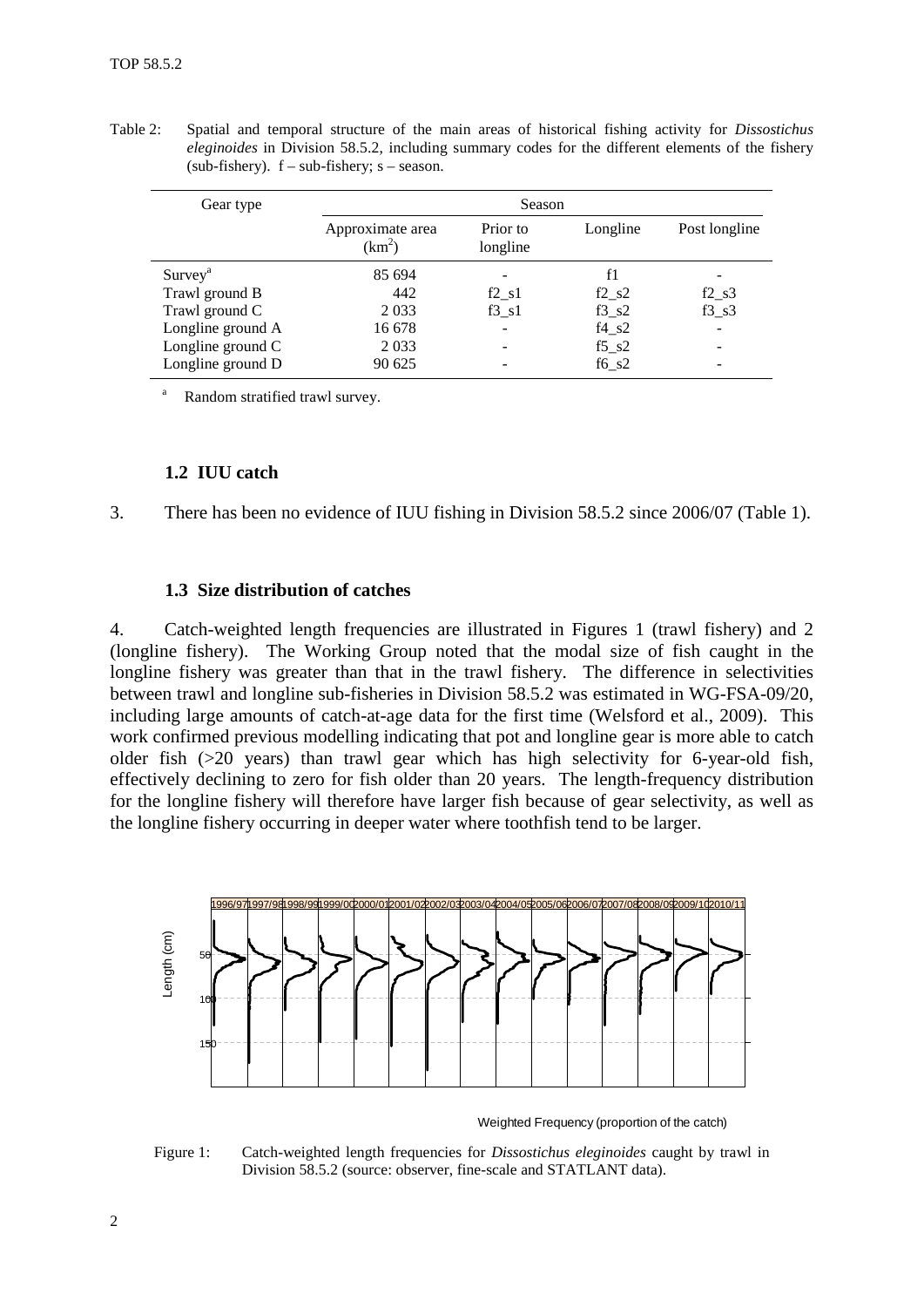<span id="page-4-0"></span>

Weighted Frequency (proportion of the catch)

Figure 2: Catch-weighted length frequencies for *Dissostichus eleginoides* caught by longline in Division 58.5.2 (source: observer, fine-scale and STATLANT data).

#### **2. Stocks and areas**

5. *Dissostichus eleginoides* occurs throughout the Heard Island and McDonald Islands Plateau, from shallow depths near Heard Island to at least 1 800 m depth around the periphery of the plateau. Random stratified trawl surveys have been conducted since 1990 with survey designs described in detail in WG-FSA-06/44 Rev. 1, and for the 2010 and 20011 surveys in WG-FSA-11/23. Younger fish (less than about 600 mm TL) predominate on the plateau in depths less than 500 m, but no areas of local abundance have been discovered. As fish grow, they move to deeper waters, and are recruited to the trawl fishery on the plateau slopes in depths of 450 to 800 m. Here, there are several areas of local abundance that constitute the main trawling grounds where the majority of fish caught are between 500 and 750 mm TL (Figure 1). Older fish are seldom caught in the trawl fishery, and it is assumed that they move into deeper water  $(>1000 \text{ m}$  depth) where they are caught by the longline fishery. This fishery mostly operates between 1 000 and 1 800 m depth and catches larger fish than the trawl fishery (Figure 1), but few fish are >1 000 mm TL.

6. Genetic studies have demonstrated that the *D. eleginoides* population at Heard Island and McDonald Islands is distinct from those at distant locations such as South Georgia and Macquarie Island (Appleyard et al., 2002), but that within the Indian Ocean sector there appears to be no distinction between fish at Heard, Kerguelen, Crozet or Marion/Prince Edward Islands (Appleyard et al., 2004). This, combined with results from tagging data which show movement of some fish from Heard Island to Kerguelen and Crozet Islands (Williams et al., 2002; WG-FSA-07/48 Rev. 1), suggests that a metapopulation of *D. eleginoides* may exist in the Indian Ocean sector (WG-FSA-03/72).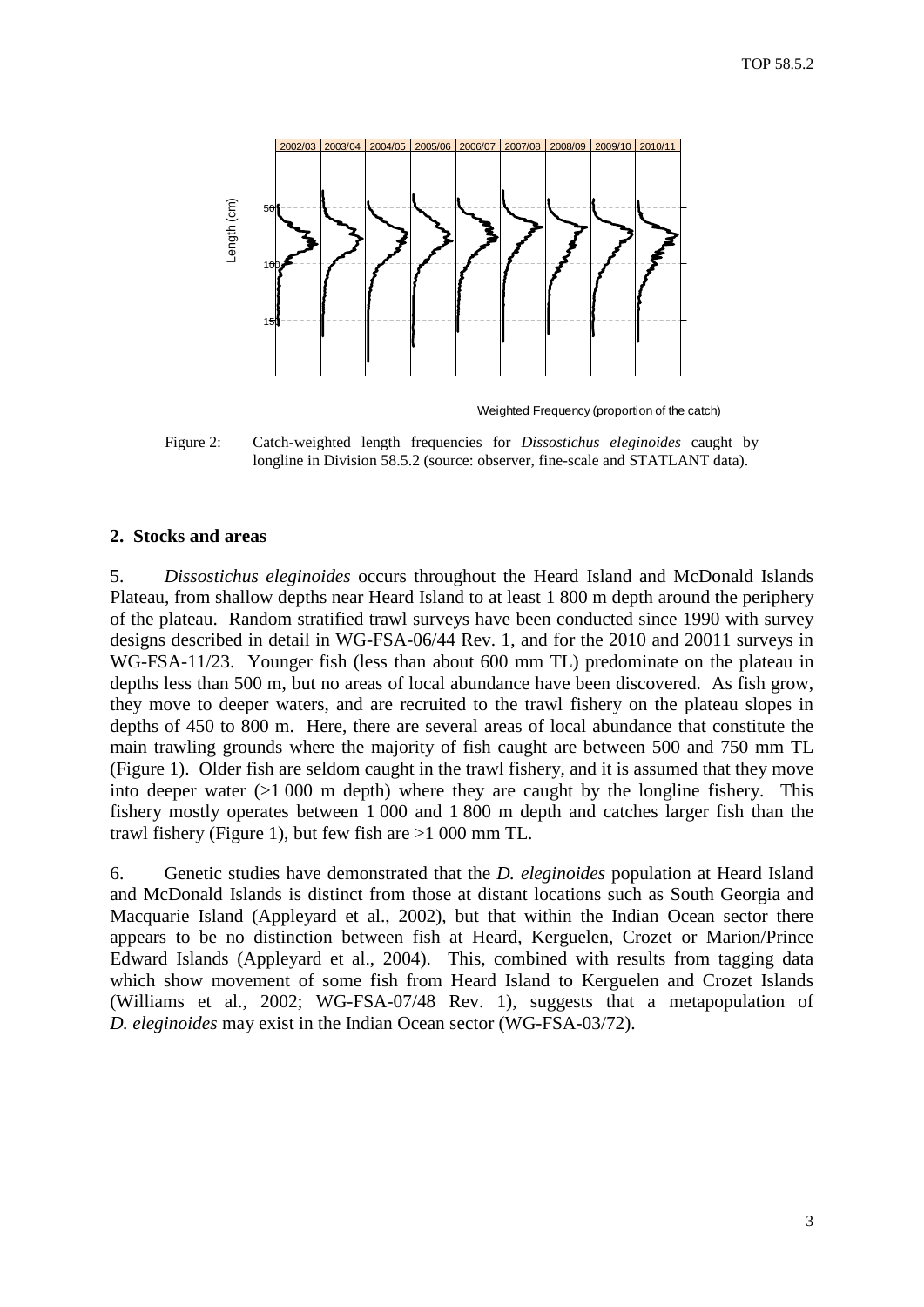# <span id="page-5-0"></span>**3. Parameters and available data**

# **3.1 Parameter values**

# Fixed parameters

7. With the exception of the natural mortality parameter, parameter estimates remained unchanged from those used in the Division 58.5.2 toothfish assessment as detailed in SC-CAMLR-XXVI, Annex 5, Appendix L and Candy and Constable (2008). Natural mortality was estimated from catch-at-age and aged mark-recapture data (Candy et al., 2011; and Candy 2011 for the simulation method) as  $M = 0.155$ , whereas a value of 0.13 was used previously.

8. A substantial amount of ageing of otoliths from the commercial catch, surveys, and mark–recapture experiments were undertaken in 2008 and 2009 (WG-FSA-09/21; WG-SAM-09/9). Tables of numbers of fish aged, length-frequency data, and effective sample sizes for catch-at-length and catch-at-age proportions by sub-fishery and year are given in WG-FSA-09/20. Since then a substantial number of fish have been aged for all survey years from 2006 to 2011 and abundance-at-age data were available for all these years.

9. The input parameters used in the assessment are included in Table 3.

| Component             | Parameter                   | Value                     | Units             |  |  |  |
|-----------------------|-----------------------------|---------------------------|-------------------|--|--|--|
| Natural mortality     | $\boldsymbol{M}$            | 0.155                     | $\mathbf{y}^{-1}$ |  |  |  |
| Length-at-age (age in | $(1)$ 251.0 $(2)$ 307.5     |                           | (year) mm         |  |  |  |
| parentheses)          | $(3)$ 367.3 $(4)$ 430.4     |                           |                   |  |  |  |
|                       | $(5)$ 497.0 $(6)$ 547.5     |                           |                   |  |  |  |
|                       | $(7)$ 594.8 $(8)$ 641.1     |                           |                   |  |  |  |
|                       | $(9)$ 686.5 $(10)$ 730.9    |                           |                   |  |  |  |
|                       | $(11)$ 774.5 $(12)$ 817.1   |                           |                   |  |  |  |
|                       | $(13)$ 858.9 $(14)$ 899.9   |                           |                   |  |  |  |
|                       | $(15)$ 940.0 $(16)$ 979.3   |                           |                   |  |  |  |
|                       | $(17)$ 1017.8 $(18)$ 1055.5 |                           |                   |  |  |  |
|                       | $(19)$ 1092.5 $(20)$ 1128.7 |                           |                   |  |  |  |
|                       |                             | (21) 1164.1 (22) 1198.8   |                   |  |  |  |
|                       | $(23)$ 1232.9 $(24)$ 1266.2 |                           |                   |  |  |  |
|                       | $(25)$ 1298.9 $(26)$ 1330.9 |                           |                   |  |  |  |
|                       | $(27)$ 1362.2 (28) 1392.9   |                           |                   |  |  |  |
|                       | $(29)$ 1423.0 $(30)$ 1452.5 |                           |                   |  |  |  |
|                       |                             | $(31)$ 1481.3 (32) 1509.6 |                   |  |  |  |
|                       | $(33)$ 1537.3 $(34)$ 1564.5 |                           |                   |  |  |  |
|                       | $(35)$ 1591.1               |                           |                   |  |  |  |
| CV of length-at-age   | CV <sub>VB</sub>            | 0.1                       |                   |  |  |  |
| Length-to-mass        | $\alpha$                    | 2.59E-09                  | mm, kg            |  |  |  |
| Length-to-mass        | $\cdot_b$                   | 3.2064                    |                   |  |  |  |
| Maturity (age based)  | $(11)$ 0.0 $(12)$ 0.1667    |                           |                   |  |  |  |
|                       | $(13)$ 0.3333 $(14)$ 0.5000 |                           |                   |  |  |  |
|                       | $(15)$ 0.6667 $(16)$ 0.8333 |                           |                   |  |  |  |
|                       | (17) 1.0000                 |                           |                   |  |  |  |

Table 3: Input parameters for the assessment of *Dissostichus eleginoides* in Division 58.5.2.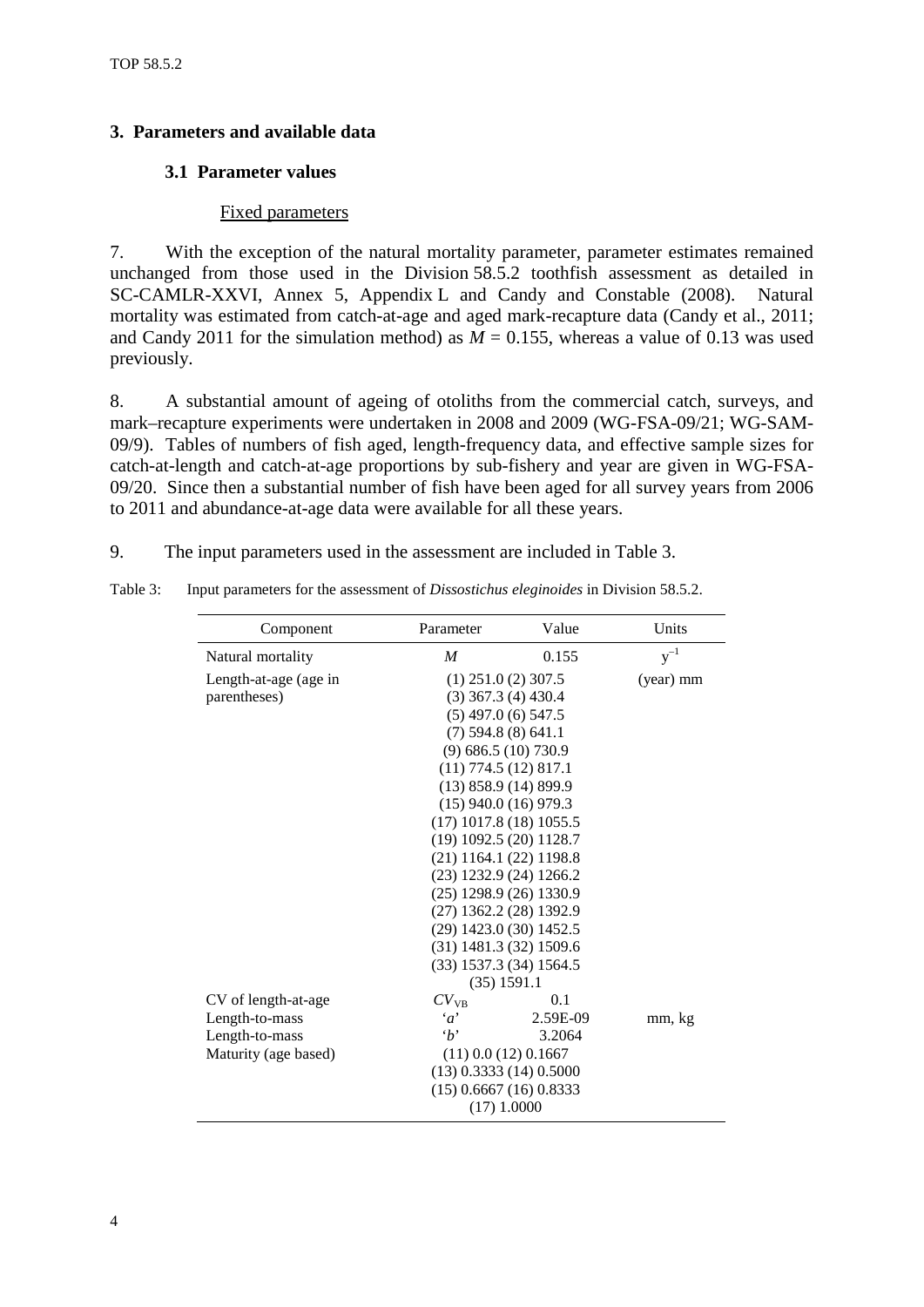10. Recruitment is modelled without assuming a stock-recruitment relationship. Variability in recruitment is estimated from the output of the CASAL integrated assessment and is determined largely from the variability across years in estimated year-class strength.

#### Recruitment surveys

11. Surveys of young toothfish have been undertaken since 1990 (Table 4). The survey design was consolidated in 2001 with the distribution of stations undertaken during a survey revised in 2003 (WG-FSA-04/74). See also paragraph 5 above for recent survey designs.

Table 4: Details of trawl surveys considered for estimating the abundance of juvenile *Dissostichus eleginoides* in waters less than 1 000 m deep in Division 58.5.2. AA – RV *Aurora Australis*, SC – FV *Southern Champion*, DT – demersal trawl. Note: surveys since 2007 exclude Shell Bank.

| Survey<br>year | Group        | Date      | Vessel    | Gear | Original<br>design<br>area $(km^2)$ | Area following<br>reassignment<br>(km <sup>2</sup> ) | Hauls | Catch<br>(tonnes) |
|----------------|--------------|-----------|-----------|------|-------------------------------------|------------------------------------------------------|-------|-------------------|
| 1990           | 3            | May       | AA        | DT   | 97 106                              | 53 383                                               | 59    | 16                |
| 1992           | 4            | Feb       | AA        | DT   | 55 817                              | 38 293                                               | 49    | 3                 |
| 1993           | 5            | Sep       | AA        | DT   | 71 555                              | 53 383                                               | 62    | 12                |
| 1999           | 2            | Apr       | <b>SC</b> | DT   | 84 528                              | 80 661                                               | 139   | 93                |
| 2000           | 6            | May       | SC        | DT   | 39 839                              | 32952                                                | 103   | 9                 |
| 2001           | 1            | May       | SC        | DT   | 85 170                              | 85 694                                               | 119   | 45                |
| 2002           | $\mathbf{1}$ | May       | SC        | DT   | 85 910                              | 85 694                                               | 129   | 35                |
| 2003           | 7            | May       | SC        | DT   | 42 280                              | 42 064                                               | 111   | 13                |
| 2004           | 1            | May       | <b>SC</b> | DT   | 85 910                              | 85 694                                               | 145   | 65                |
| 2005           | 1            | May       | SC        | DT   | 85 910                              | 85 694                                               | 158   | 21                |
| 2006           |              | May       | SC        | DT   | 85 694                              | 85 694                                               | 158   | 12                |
| 2007           | 1            | Jul       | SC        | DT   | 83 936                              | 83 936                                               | 158   | 12                |
| 2008           |              | Jul       | SC        | DT   | 83 936                              | 83 936                                               | 158   | 4                 |
| 2009           |              | $Apr-May$ | SC        | DT   | 83 936                              | 83 936                                               | 161   | 19                |
| $2010^a$       | 1            | Apr       | SC        | DT   | 83 936                              | 83 936                                               | 134   | 6                 |
| 2010           |              | Sep       | SC        | DT   | 83 936                              | 83 936                                               | 158   | 9                 |
| 2011           |              | Mar-May   | SC        | DT   | 83 936                              | 83 936                                               | 156   | 7                 |

<sup>a</sup> Incomplete survey

12. Australia undertook two trawl surveys of Division 58.5.2 in 2010 (an incomplete survey in April 2010 and one in September 2010 ) and one trawl survey in March–May 2011 to estimate the density of juvenile toothfish (WG-FSA-11/23). The surveys used the same design as the 2007 survey, with the exclusion of hauls in Shell Bank which are intended for assessing *Champsocephalus gunnari* abundance.

13. The allocation of stations to strata in the historical surveys was reviewed in 2006 (WG-FSA-06/44 Rev. 1). The Working Group agreed to the reassignment of stations according to the stratification of the survey design finalised in 2003 and noted the following groupings of surveys:

• Group 1 – the core surveys with the most reliable estimates of the abundance of young fish in the vicinity of Heard Island and McDonald Islands in waters less than 1 000 m deep in May–June. Random stratified trawl surveys (RSTS) undertaken by a commercial vessel – 2001, 2002, 2004–2011.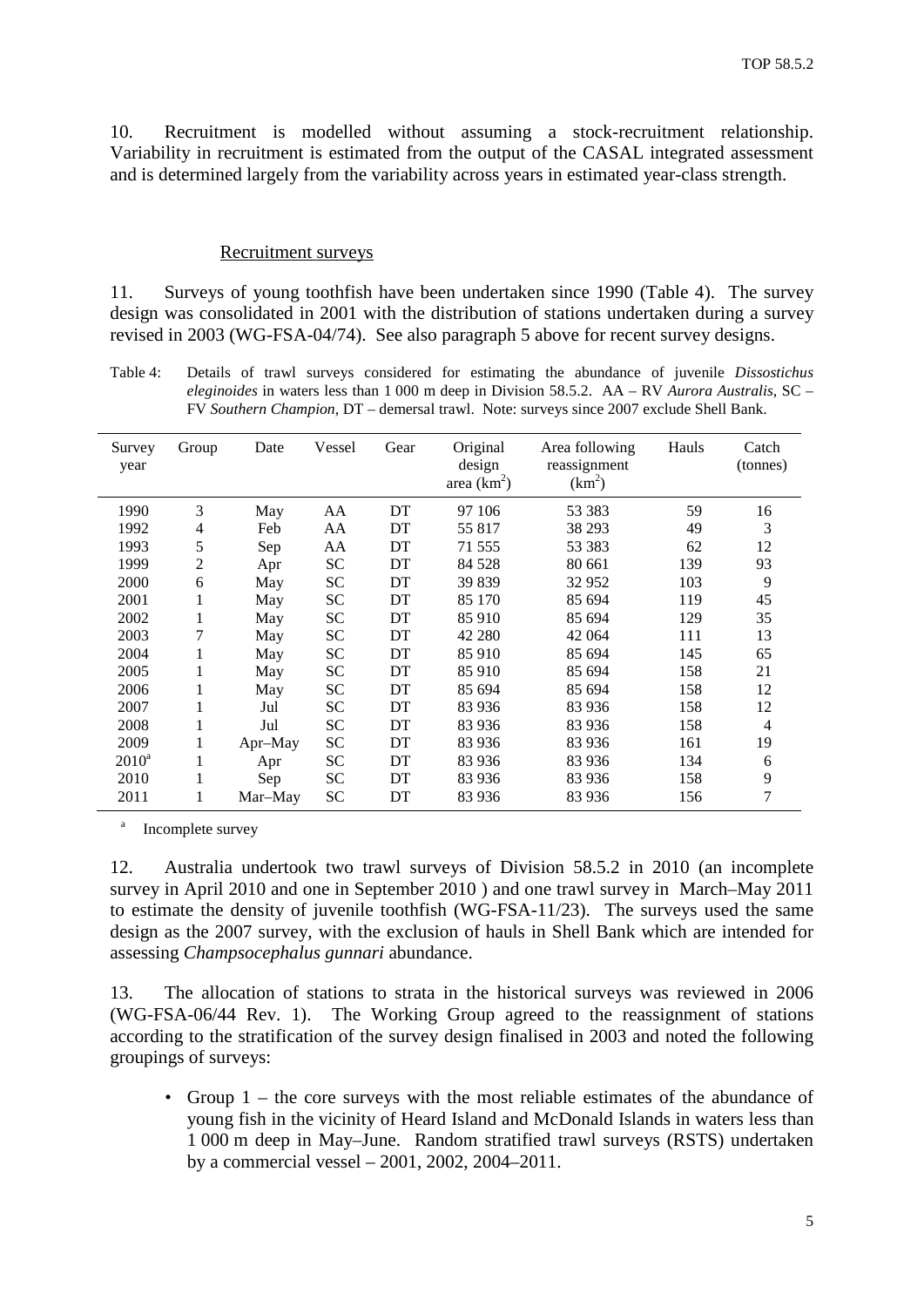- Group 2 the first large-scale random stratified trawl survey for *D. eleginoides* in the region taking into account deep water but with an emphasis on fishing grounds. The survey was undertaken by a commercial vessel in April 1999.
- Group 3 the first survey in the region undertaken by the RV *Aurora Australis* autumn 1990.
- Group 4 the second survey in the region undertaken by the RV *Aurora Australis* winter 1992. This survey is considered incomplete for the purposes of estimating abundance of juvenile toothfish.
- Group 5 the third survey in the region undertaken by the RV *Aurora Australis* spring 1993.
- Group  $6 -$  the second survey in the region undertaken by a commercial vessel 2000. This survey is considered incomplete for the purposes of estimating abundance of juvenile toothfish.
- Group 7 a survey undertaken by a commercial vessel but not sampling all strata 2003.

14. The Working Group confirmed that the bootstrap resampling procedure for estimating annual abundance by length bin and the corresponding coefficients of variation is preferred over the Aitchison delta lognormal method (WG-FSA-06/64).

15. Survey abundance (abundance-at-length) was used as observations in the CASAL model for all years up to 2005. Sufficient aged fish from otoliths collected during the survey were available for the years 2006–2011 to determine abundance-at-age using survey- and year-specific ALKs. The method of calculating the CV for abundance-at-age data is described in WG-FSA-11/24.

# Tagging studies

16. A tagging study has been undertaken in Division 58.5.2 since 1998 (Williams et al., 2002). Numbers of tag-releases and recaptures up to 2007 are given in Candy and Constable (2008). It is anticipated that, as the spatial extent of fishing effort is more widely distributed, these data will provide important inputs to future integrated assessments using methods such as CASAL.

17. The Working Group noted that the tagging program has historically been largely restricted to the main trawl ground B and is likely to underestimate the abundance of fish of this age/length range (Candy and Constable, 2008). At present, the assessment is unable to accommodate the small spatial extent of the program and the limited mixing from this ground to the other areas. These data are, therefore, not utilised in the integrated assessment, however, the tag data from trawl ground B were used to estimate natural mortality independently of CASAL as described in Candy et al. (2001).

.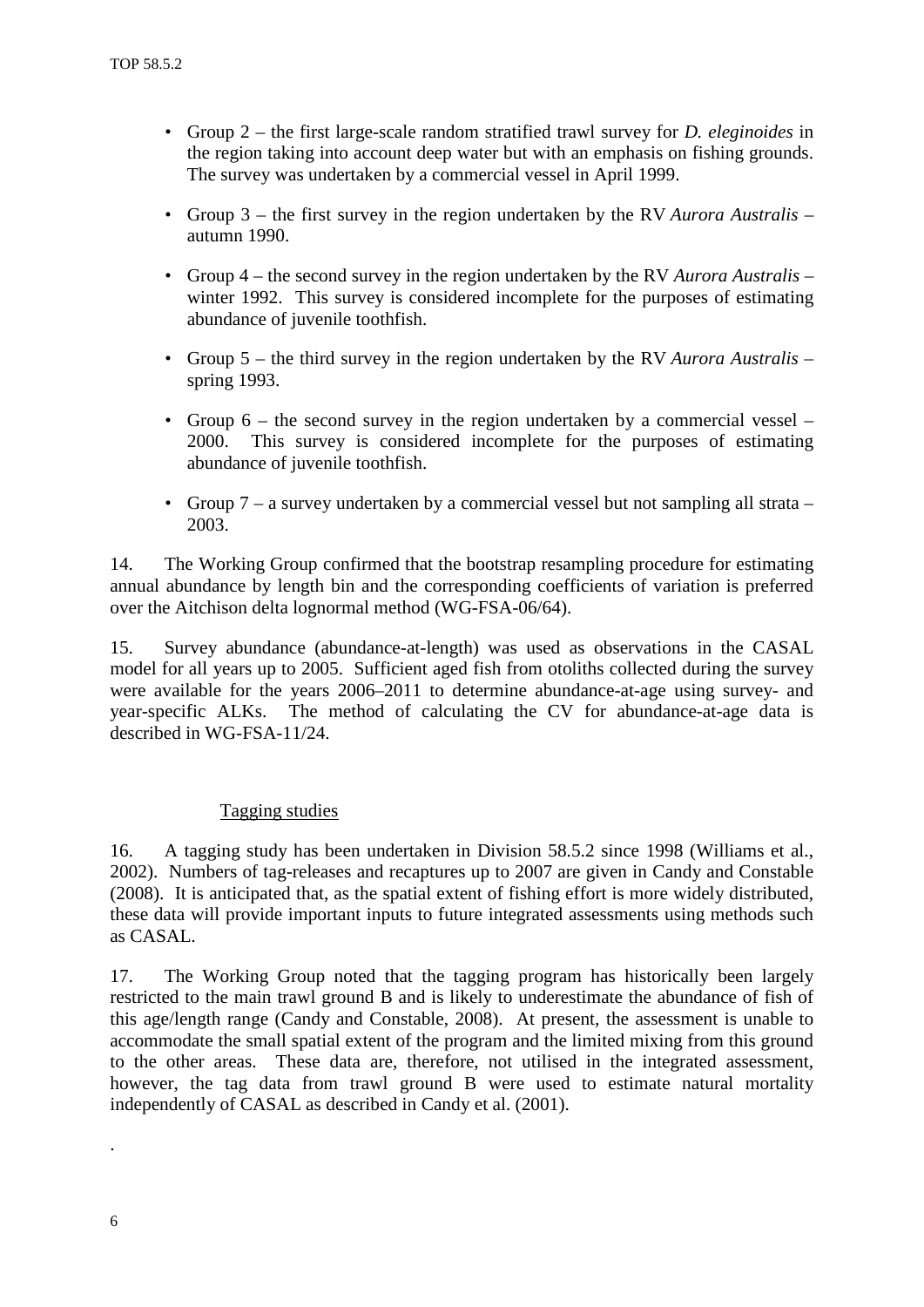# Commercial catch-at-age and catch-at-length data

<span id="page-8-0"></span>18. Random length samples were obtained from commercial catches. For use in the assessment, these length-frequency data were aggregated into 100 mm bins. The length distributions are given as a proportion of catch in 100 mm length bins from 200 to 1 900 mm along with the associated sample size. Commercial catch-at-length data was used only for 2009–2011 for each sub-fishery since there were no aged fish available for these years. Candy (2008) described the profile maximum likelihood method used for accounting for overdispersion of the length-frequency data relative to a multinomial distribution by estimating an effective sample size for each distribution.

19. Random length samples were combined with year-specific ALKs to obtain catch-atage data for input as observations in CASAL for each year between 1997 and 2008. Proportions-at-length, that were combined with ALKs, were calculated specifically for each sub-fishery, fishing season and CASAL period (where more than one period was fished) (WG-FSA-11/24). The method of calculating effective sample sizes for catch-at-age data was described in WG-SAM-09/8 and tables of effective sample sizes are given in WG-FSA-11/24.

# Standardised CPUE series

20. The method for standardising catch-and-effort time series data described in Candy (2004) was used to provide a CPUE series for each of the main trawl grounds (grounds B and C) and the longline fishery on ground D up to, and including, 2011 and these were used as a series of relative abundance observations in CASAL. The catchability constant (*q*\_CPUE), treated as 'relative' observations, is an estimated parameter calculated separately for each of the three CPUE series.

# **4. Stock assessment**

# **4.1 CASAL model structure and assumptions**

21. The CASAL population model used in the assessment of toothfish in Division 58.5.2 was a combined-sex, single-area, three-season model (Candy and Constable, 2008). The annual cycle was defined in three seasons: 1 December–30 April, 1 May–30 September, 1 October–30 November. Mortality and growth occurred uniformly over the year. Fisheries were distributed in these seasons according to the spatial and temporal structure of the fisheries in Table 2. Spawning was timed to occur on 1 July. The time series for the assessment was 1982 to 2011 with future projections for another 35 years. The initial age structure assumed in the assessment was for a constant recruitment at equilibrium. No stockrecruitment relationship was assumed. All fisheries were modelled with either a doublenormal plateau or double-normal age-based selectivity function with the different selectivities for each gear  $\times$  area combination. Selectivities were assumed to remain constant across seasons with the exception of the trawl ground B fishery which was estimated to have different selectivity parameters for the late season (s3) compared to the combined early seasons (s1, s2). In addition, for this fishery, separate selectivity parameters were estimated for 2006 and 2007 catches due to the generally smaller size of fish caught in these recent seasons compared to previous seasons. In WG-FSA-SAM-06/14 and WG-FSA-07/64 the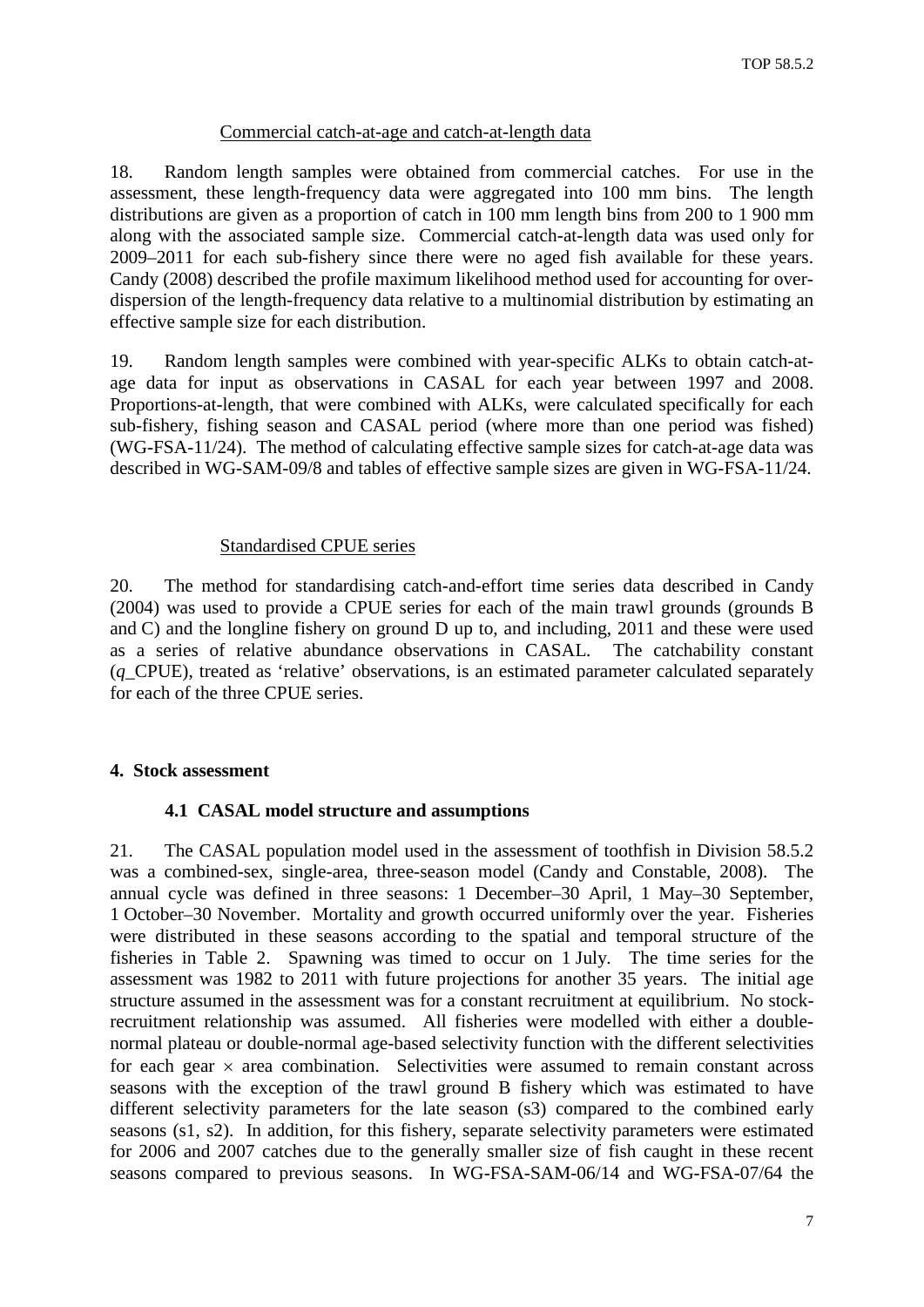coefficient of variation,  $CV_{VB}$ , for the normal distribution for length-at-age, required to convert length frequencies to age frequencies in CASAL, was obtained independently of CASAL from the fit of the von Bertalanffy growth model to length-at-age data (Candy et al., 2007; WG-SAM-09/9) and was not estimated using CASAL. The updated model to that described in Candy and Constable (2008) is denoted *a2-2009-alkall-PE*. The Double Normal Plateau (DNP) function used previously for the main survey group (Group 1, years 2001, 2002, 2004–2011) was replaced by a Double Normal (DN) function since the plateau length, parameter  $a_2$ , was typically estimated to be very small ( $\sim 0.1$  yr), thus collapsing to a DN function and estimation of this parameter caused numerical problems when calculating the profile likelihood for  $B_0$ . The reduction in goodness of fit to the survey abundance data was not detectable when this parameter was dropped (i.e. set to zero) by fitting the DN function. CASAL allows a single ageing error matrix (AEM) as input that is used to 'smudge' predicted catch-at-age proportions in order to compare these to observed values. WG-FSA-09/21 described the method used to construct the AEM.

# Model estimation

22. Analyses were undertaken using a point estimate Bayesian analysis (MPD: maximum posterior density). Exploration of uncertainty in parameter estimates, and its impacts on estimates of yield, used a multivariate normal (MVN) approximation based on the covariance matrix (e.g. WG-FSA-07/53). Non-informative (i.e. uniform) priors were used for all parameters. The MCMC method was not adopted for this assessment due to the problems identified in WG-FSA-SAM-06/14 of unacceptably high autocorrelation in MCMC samples even after a long burn-in and very heavy 'thinning' of the sequence of MCMC samples which has continued in subsequent revisions of the model. Until improvements can be made in the ability to obtain independent samples from the posterior distribution of the parameters using MCMC, the MVN method is recommended for this assessment. The MVN method is guaranteed to draw independent samples based on the MPD estimates and the Hessian matrix. Additionally, given that uniform priors are used for all parameters, the need to implement an MCMC sampling approach is not obvious since the validity of the quadratic approximation of the likelihood surface for an appropriately parameterised model is well established.

# Observation assumptions

23. Numbers-at-length for all survey years up to 2005 and numbers-at-age for 2006– 2011survey years were used as the primary observations. Observation error was incorporated by using the CV estimates (see paragraph 15). These were applied as lognormal errors in the likelihood. Survey Group 1 was assumed to be the most accurate in estimating abundance of young fish and was assumed to have a catchability  $q = 1$ . The other survey groups each had a *q* estimated, with the 1990 and 1993 surveys considered to have the same catchability.

24. The catch proportions-at-age for 1997–2008 and proportions-at-length for 2009–2011 were fitted to the model-expected proportions using a multinomial likelihood with effective sample sizes calculated according to the method described in paragraph 19.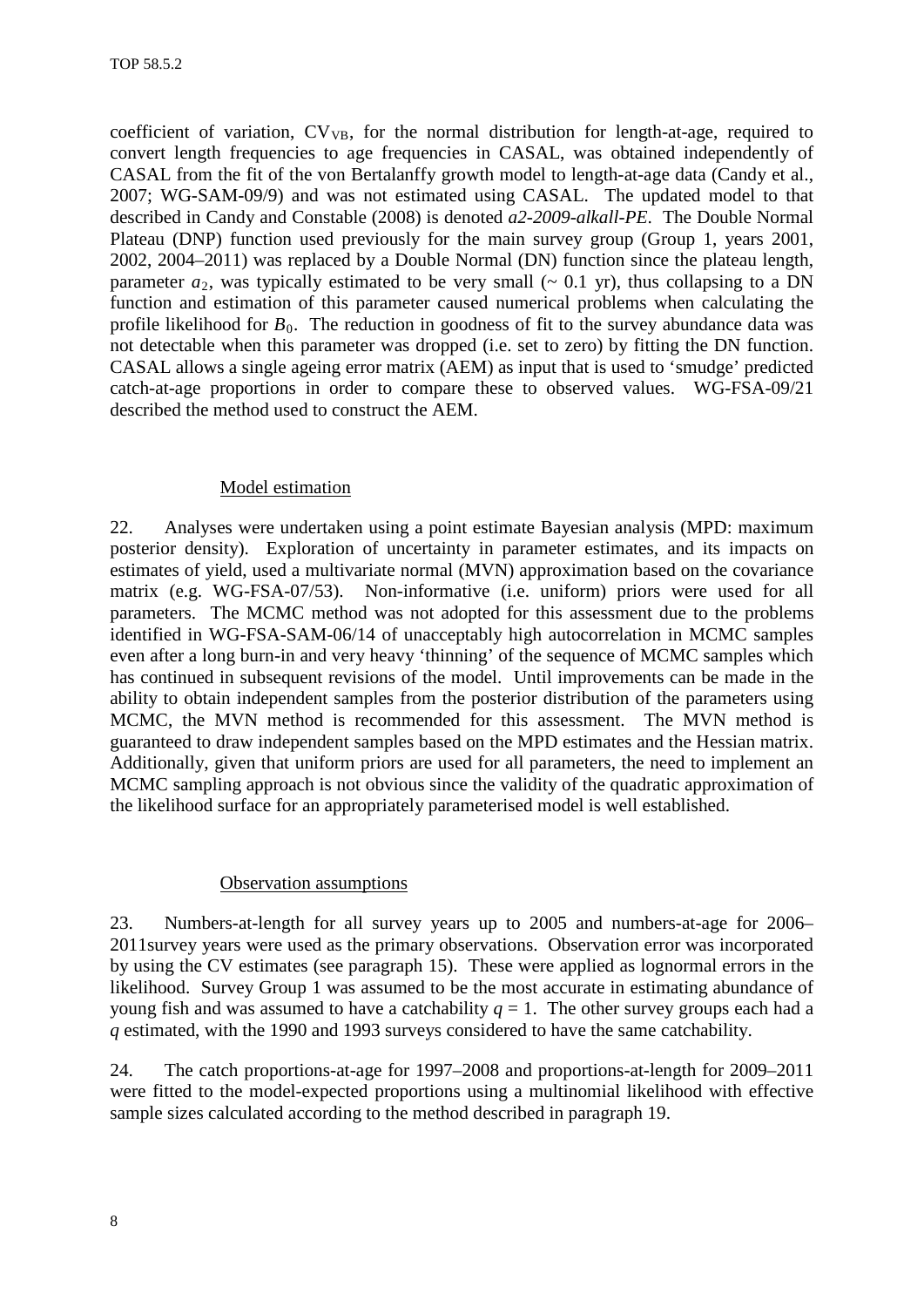25. CPUE indices were assumed to be relative mid-season vulnerable biomass indices with an associated catchability constant *q*. A lognormal likelihood was used for the CPUE indices. Observation error was accounted for by using the CV estimates from the GLMM standardisation described in Candy (2004).

#### Process error and data weighting

26. Observations were primarily weighted using estimates of effective sample sizes (ESS) and CVs. The ESS for catch-at-age and catch-at-length proportions were further adjusted (i.e. reduced) through a number of iterations by accounting for process error until ESS values (Candy 2008). For a small number of fishing years, the ESS values could not be determined due to insufficient years of data, so a value of either 200 or 400 was assigned. Process error for catch rate data was calculated using the method described in Appendix 2 of Candy and Constable (2008). The process error was estimated to be greater than zero only for the f2 CPUE series and at the final iteration the process error CV estimate (i.e. 'cv\_process\_error' for lognormal distributed data) was 0.147. No process error component was calculated for the abundance-at-age and abundance-at-length data to give extra statistical weight to the survey data (Francis 2011).

### Penalties

27. Two types of penalties were included within the model. First, the penalty on the catch constrained the model from returning parameter estimates where the population biomass was such that the catch from an individual year would exceed the maximum exploitation rate. Second, an increasing penalty was applied according to the degree to which the mean of the vector of estimated year-class strengths deviated from 1.

# Priors

28. The parameters estimated by the model, their priors, starting values for the minimisation and their bounds are given in Table 5. In the model presented here, uniform priors were chosen that are non-informative given CASAL's Bayesian implementation.

# Yield calculations

29. Yield estimates were calculated by projecting the estimated current status for each model under a constant catch assumption, using the rules:

1. Choose a yield,  $\gamma_1$ , so that the probability of the spawning biomass dropping below 20% of its median pre-exploitation level over a 35-year harvesting period is 10% (depletion probability).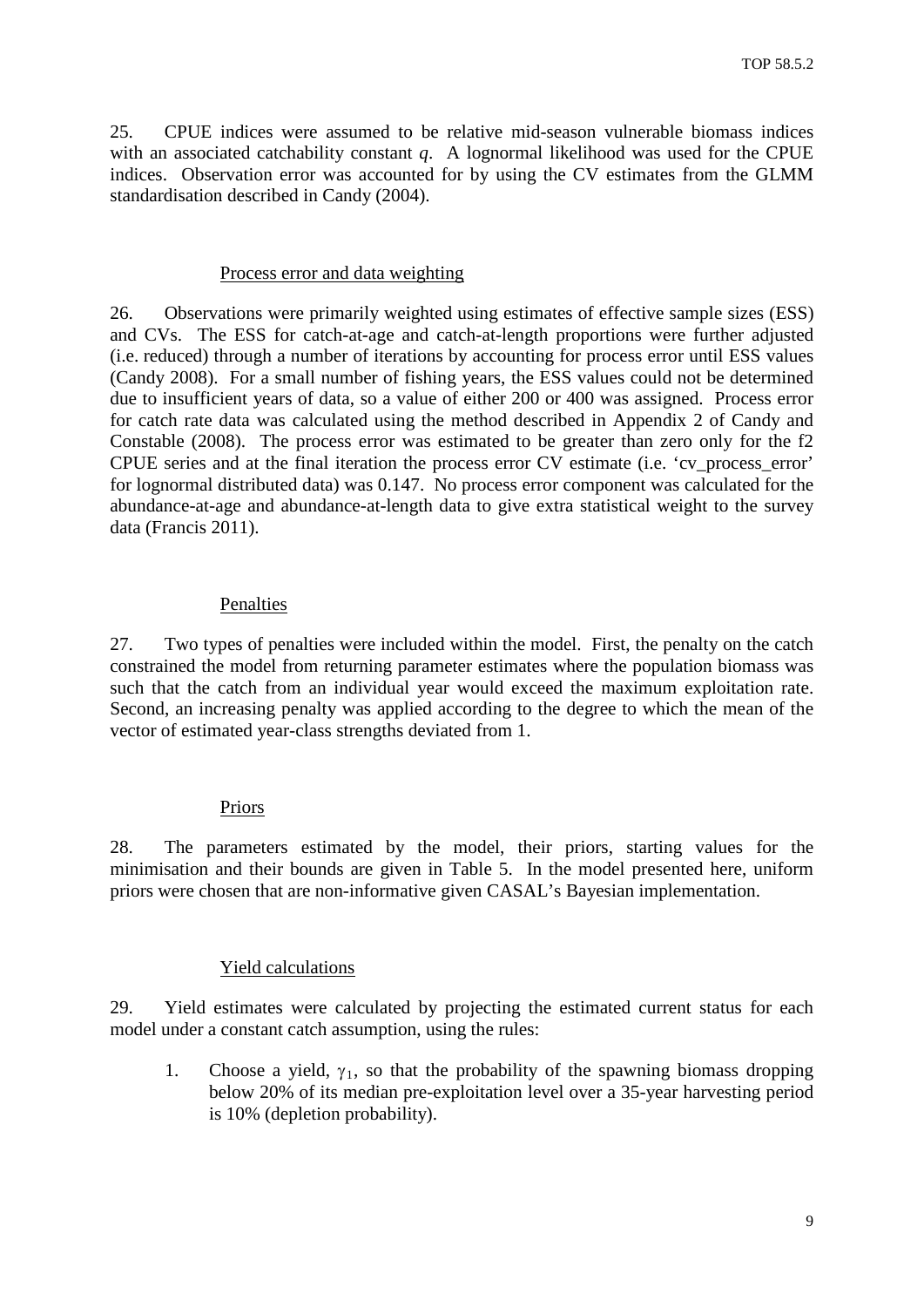- 2. Choose a yield,  $\gamma_2$ , so that the median escapement at the end of a 35-year period is 50% of the median pre-exploitation level.
- 3. Select the lower of  $\gamma_1$  and  $\gamma_2$  as the yield.

30. The depletion probability was calculated as the proportion of samples from the Bayesian posterior where the predicted future SSB was below 20% of the pre-exploitation median spawning biomass in any one year, for each year over a 35-year projected period.

31. The level of escapement was calculated as the proportion of samples from the Bayesian posterior where the predicted future status of the SSB was below 50% of the preexploitation median spawning biomass at the end of a 35-year projected period.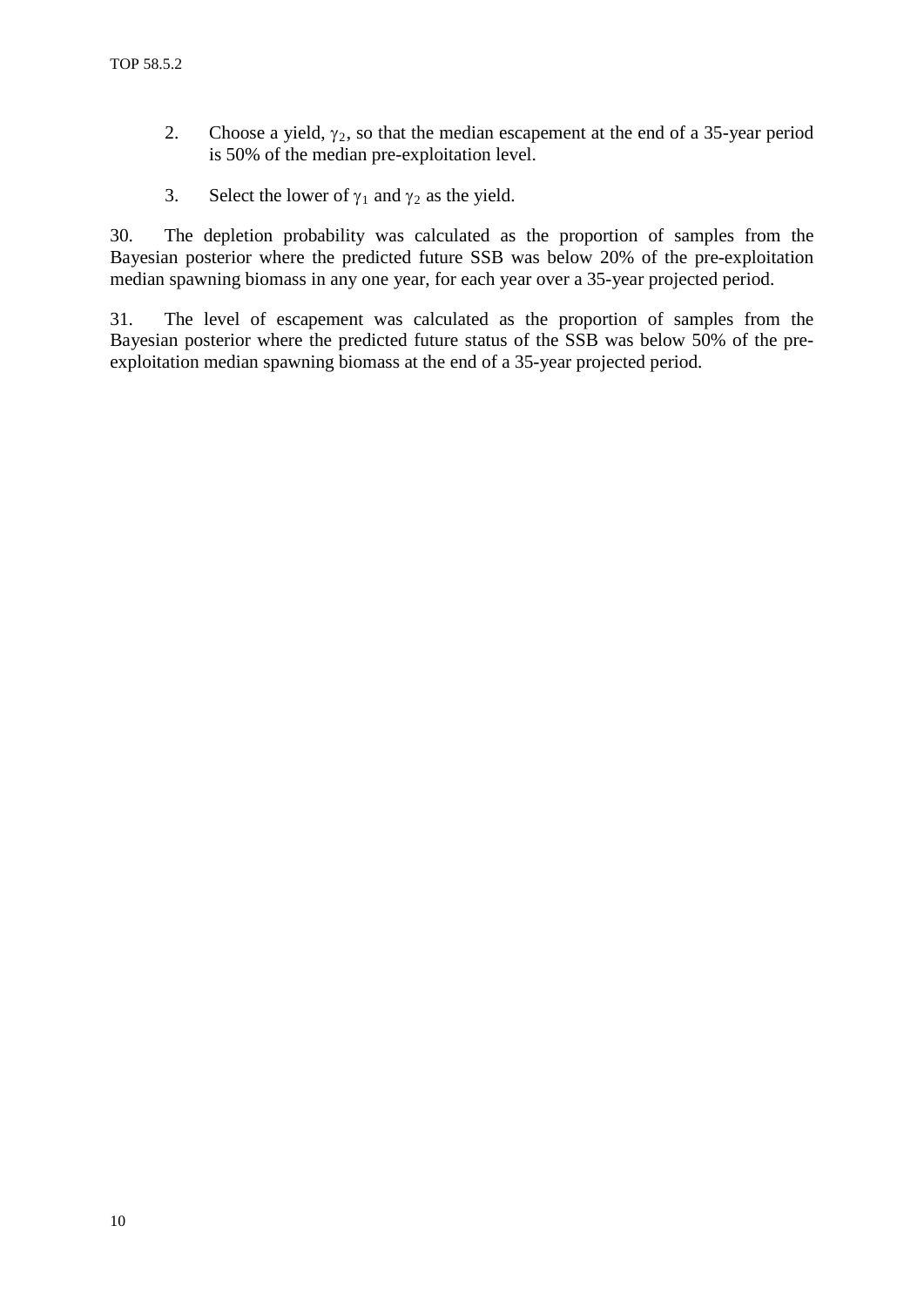| Parameter               |                | $\boldsymbol{N}$ | Description                                                                                   | Prior   | Lower bound | Upper bound | Start values                                            |
|-------------------------|----------------|------------------|-----------------------------------------------------------------------------------------------|---------|-------------|-------------|---------------------------------------------------------|
| $B_0$                   |                |                  |                                                                                               | Uniform | 50 000      | 250 000     | 100 000                                                 |
| <b>YCS</b>              |                | 24               | 1983-2007                                                                                     | Uniform | 0.001       | 100         |                                                         |
| Selectivities – surveys | $S_L$          | 15               | Survey Groups 1, 2, 3, 5, 7<br>Fisheries $f2, f2_s3, f2_s2r$ ,<br>f3, f5, f6, f7, f8, f9, f10 | Uniform |             | 10          | 1, 1, 1, 1, 1<br>1, 1, 1, 1, 3, 3, 3, 3, 3, 3           |
|                         | $a_1$          | 15               | Survey Groups 1, 2, 3, 5, 7<br>Fisheries $f2, f2_s3, f2_s2r$ ,<br>f3, f5, f6, f7, f8, f9, f10 | Uniform | 2           | 20          | 4, 4, 4, 4, 4<br>4, 4, 4, 3, 6, 6, 6, 6, 6, 6           |
|                         | a <sub>2</sub> | 10               | Survey Groups 1, 2, 5<br>Fisheries f3, f5, f6, f7, f8, f9,<br>f10                             | Uniform | 0.02        | 20          | 2, 4, 4<br>4, 7, 7, 7, 7, 7, 7                          |
|                         | $S_U$          | 15               | Survey Groups 1, 2, 3, 5, 7<br>Fisheries $f2, f2_s3, f2_s2r$ ,<br>f3, f5, f6, f7, f8, f9, f10 | Uniform |             | 12          | 6, 4, 7.5, 4, 7.5<br>7.5, 7.5, 7.5, 4, 8, 8, 8, 8, 8, 8 |
| Survey group $q$        |                | 3                | 1999 survey<br>1990/1993 surveys<br>2003 survey                                               | Uniform | $1e-6$      | 1 0 0 0     |                                                         |
| CPUE $q$                |                | 3                | Trawl ground B<br>Trawl ground C<br>Longline ground D                                         | Uniform | $1e-6$      | 1 0 0 0     |                                                         |

Table 5: Number (*N*), start values, priors and bounds for free parameters estimated for *Dissostichus eleginoides* in Division 58.5.2.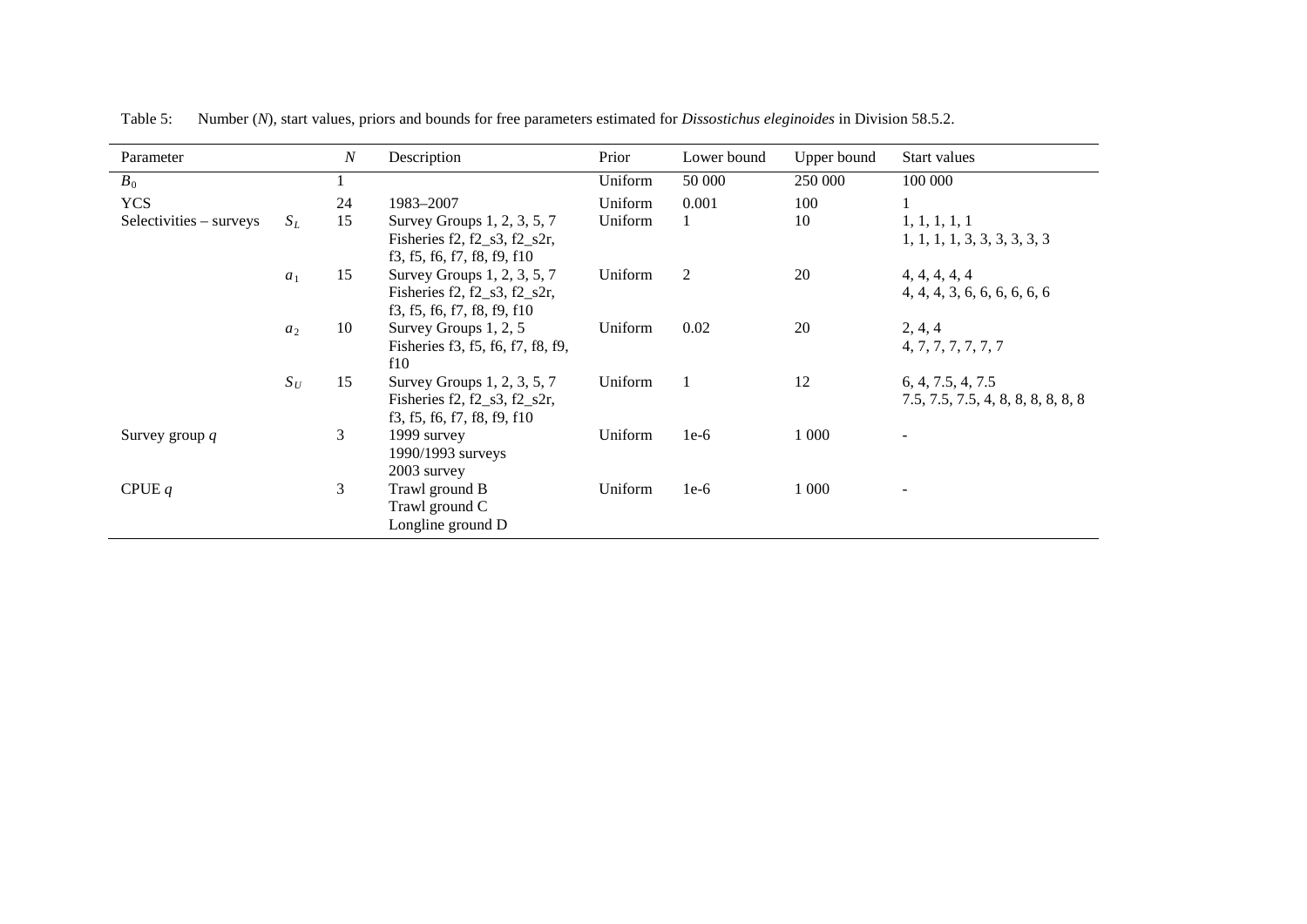32. Random recruitments for the projection begin in 2009 and are derived from a lognormal recruitment function where mean recruitment is  $R_0$  for the trial and recruitment variability was estimated from the fit of a LMM to the MVN sample of historic recruitments (1986 to 2007).

33. For a given trial, the pre-exploitation median SSB is derived as the median of spawning biomass derived from 1 000 age structures drawn from the lognormally distributed recruitments derived above.

34. For removals not included in the 2010/11 season due to unverified catch and catch still to be taken, the anticipated remaining catch for CASAL season 3 was added to that shown in Table 1 to bring total removals to 2 550 tonnes.

35. The future catch was divided amongst the fisheries according to the 2010 catch history as well as consideration of the expected trends in the use of different grounds. The following ratios were used:

| Trawl ground $B$ – season 1         | 0.055  |
|-------------------------------------|--------|
| Trawl ground $B -$ season 2         | 0.055  |
| Trawl ground $B -$ season 3         | 0.088  |
| Trawl ground $C$ – season 2         | 0.037  |
| Trawl ground $E -$ season 2         | 0.062  |
| Longline ground $C$ – season 20.198 |        |
| Longline ground $D$ – season 2      | 0.201  |
| Longline ground $E$ – season 2      | 0.201  |
| Longline ground $F -$ season 2      | 0.055  |
| $Pot - season 1$                    | 0.048. |
|                                     |        |

# **4.3 Model estimates**

36. MPD estimates of the key parameters for the different scenarios are shown in Tables 6 and 7.

Table 6: Results of assessments of stock status of *Dissostichus eleginoides* in Division 58.5.2 using CASAL.  $B<sub>0</sub>$  is the MPD estimate of the pre-exploitation median spawning biomass, SSB status 2011 is the ratio of the CASAL prediction of SSB in 2011 to  $B_0$ ,  $R_0$  is the MPD estimate of mean age-1 recruitment prior to exploitation (1981), and  $CV_R$  is the coefficient of variation of the annual recruitment series (1996–2008).

| Model                   | Description                                             | $B_0$<br>(SE)     | SSB status<br>2009 | $R_0$<br>(million) | $CV_R$ |
|-------------------------|---------------------------------------------------------|-------------------|--------------------|--------------------|--------|
| $a2-2011-alkall-$<br>PE | Update model a2-2009-alkall<br>in WG-FSA-09/20, new $M$ | 86 400<br>(1 915) | 0.629              | 5.765              | 0.78   |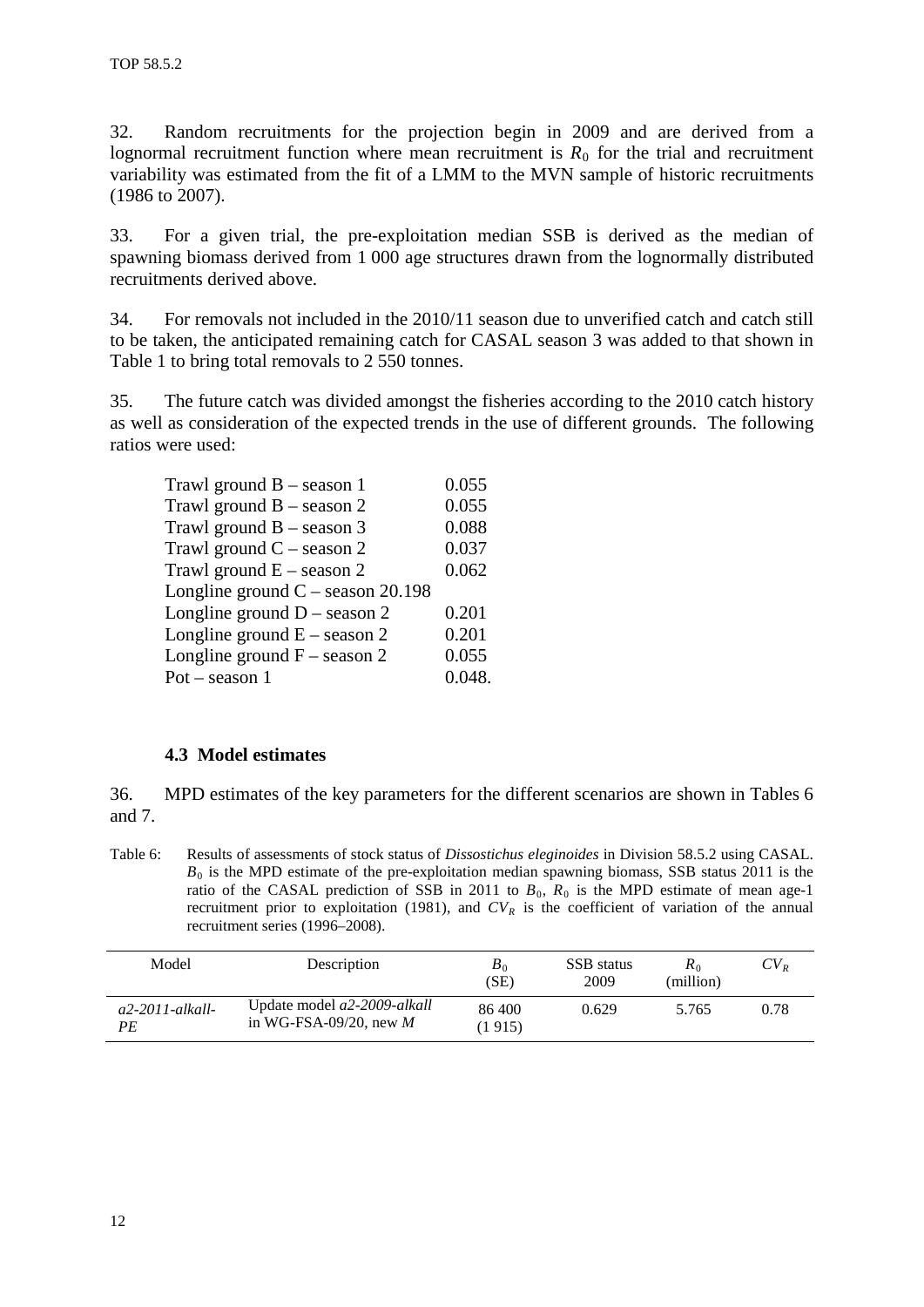| Model                   |                    | Survey Group 1     | Selectivity parameter estimates |                           |               | Survey group<br>$q$ -estimate <sup>a</sup> |               |  |  |
|-------------------------|--------------------|--------------------|---------------------------------|---------------------------|---------------|--------------------------------------------|---------------|--|--|
|                         | $S_L$              | $S_{U}$            | (SE below estimate)<br>$a_1$    | SG <sub>3</sub><br>(1990) | SG5<br>(1993) | SG <sub>2</sub><br>(1999)                  | SG7<br>(2003) |  |  |
| $a2-2011-$<br>alkall-PE | 0.9449<br>(0.1006) | 4.8183<br>(0.0908) | 3.8640<br>(0.1290)              | 0.187                     | 0.187         | 1.982                                      | 0.748         |  |  |

Table 7: Estimates of selectivity parameters in Survey Group 1 and catchability of the other survey groups in assessments of stock status of *Dissostichus eleginoides* in Division 58.5.2 using CASAL (see Candy and Constable, 2008).

<sup>a</sup> Catchability *q* set to 1 for Survey Group 1 (2001, 2002, 2004–2011).

37. Figure 3 shows the fitted selectivity functions for each sub-fishery while for the trawl ground B fishery an extra selectivity function (*Sel\_f2\_s2r*) was fitted for recent years. These curves show the distinct differences in how the surveys, trawl and longline activities overlap with the stock, notably that the surveys observe the youngest fish (less than age 5), the trawl fishery concentrates on larger but pre-adult fish, and the longline fishery concentrates on larger fish again, including mature fish. The notable exception is for the last two fishing seasons in trawl ground B for which the fitted selectivity function (*Sel\_f2\_s2r*) indicates that fish younger than 5 years have been selected.

38. Figure 4 shows the fit to the Survey Group 1 (SG1) abundance-at-length data from the RSTS. Fitted values in the figure appear to show a consistent underestimation of abundance for length bins that contain most of the fish compared to observed values, indicating that the abundance of young fish, indicated by other datasets, is not as high as that observed in the surveys. Figure 5 shows the fit in that model for the abundance-at-age data for 2006 -2011. Figure 6 shows total survey abundance (a) and biomass (b), aggregated over length bins and age classes showing single SE bars and fitted regression. Note: survey abundances are used in CASAL as abundance-at-length and abundance-at-age as shown in Figures 4 and 5 respectively.

39. Figures 7 to 10 show the fit to the commercial length-frequency data for the main trawl fisheries (grounds B and C) and the two main longline fisheries (grounds C and D) for the main fishing season (s2) for each sub-fishery.

40. Figure 11 shows the standardised CPUE series versus the fitted trend from the CASAL model for the main trawl ground (ground B). Note that the standardised CPUE series was obtained from the haul-by-haul data combined across all three CASAL seasons based on the standardisation model given by Candy (2004) and updated using data up to, and including, 2011. All three standardised CPUE series made a negligible contribution to model parameter estimation as demonstrated in Figure 12.

41. Figure 12 shows the profile of the objective function value minimised by the fit (i.e. equivalent to twice the negative log-likelihood) across values of the  $B_0$  parameter (i.e. this parameter is held constant at the profiled value while all other model parameters are jointly estimated) for each major source of data. The MPD estimate (i.e. corresponding in this case to the maximum likelihood estimate) of  $B_0$  is also shown and appears as the minimum point of the profile. This indicates estimation is well behaved with respect to  $B_0$ , with the MPD estimate at 86 400 tonnes.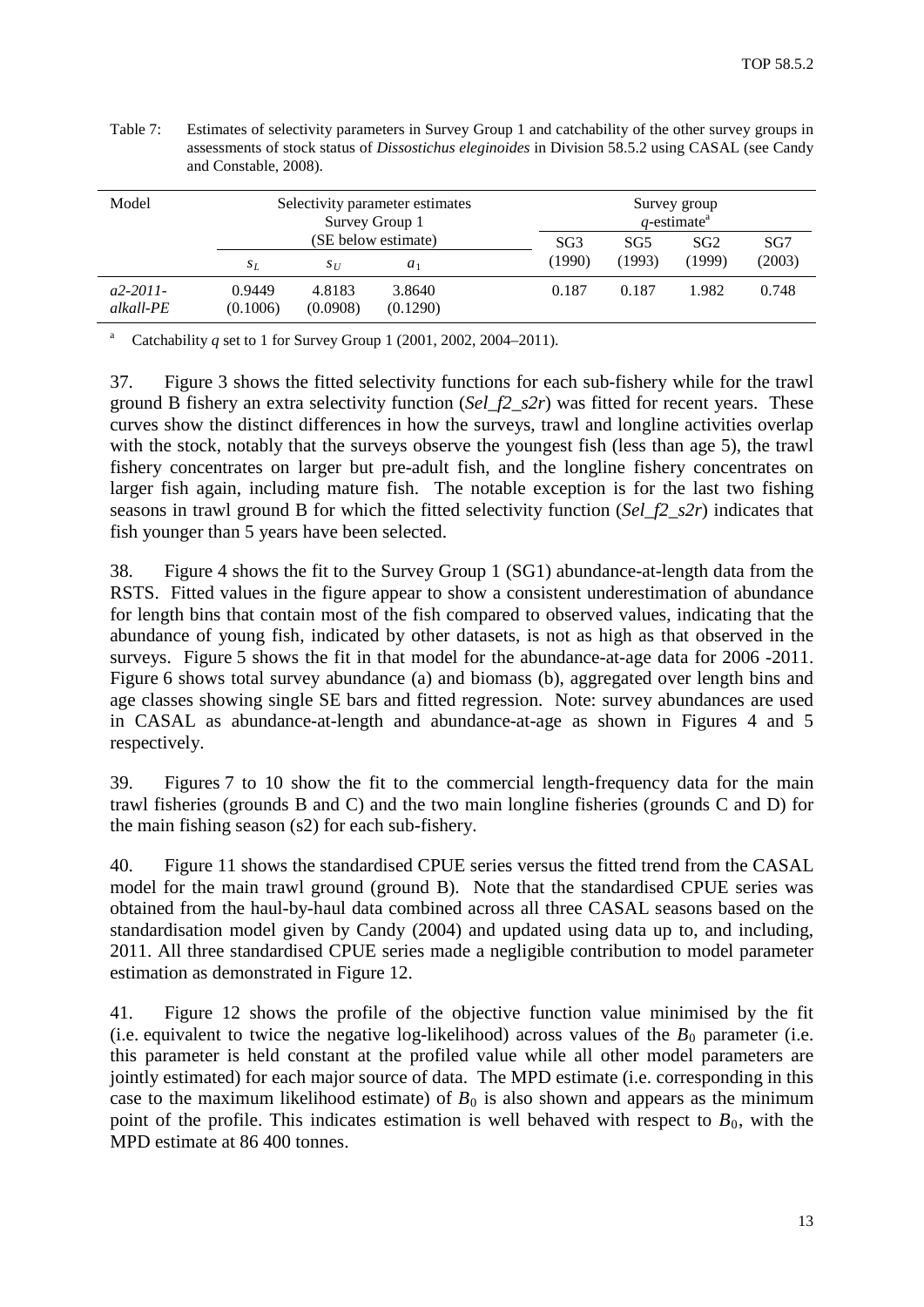42. Figure 13 shows the estimated year-class strengths for the period 1982 to 2007. Yearclass strength was fixed at 1 for the remaining years of the historical fishery (i.e. 1981–1983 and 2008–2010) since the data do not allow these year classes to be estimated reliably (or sensibly for the 2008–2010 period). Figure 14 shows the estimated historical recruitment series using year random effect estimates obtained from the fit of the LMM to the log of number of age-1 recruitments for size-1 000 sample from the MVN distribution for the set of estimated parameters when processed through CASAL's projection procedure. The estimate of yearly process error CV from the fit of the LMM was 0.78. This value was used for the forward projections using the random lognormal recruitment option in CASAL.



Figure 3: Double-normal-plateau (DNP) and double-normal (DN) fishing selectivity curves from fit of model a2-2011-alkpool-PE showing 95% confidence bounds obtained from the MVN sample. Panel headings: Survgrp1 (survey years 2001, 2002, 2004- 2011), Survgrp2 (survey year 1999), Survgrp3 (survey year 1990), Survgrp5 (survey year 1993), Survgrp7 (survey year 2003), f2\_s2, f2\_s3 (trawl ground B, seasons 1 and 2, season 3), f2\_s2r (trawl ground B 2006, 2007 all seasons), f3\_s2 (trawl ground C, all seasons), f5\_s2 (longline ground C, season 2), f6\_s2 (longline ground D, season 2), f7\_s2 (longline ground E, season 2), f8\_s2 (trawl ground E, all seasons), f9\_s2 (longline gound F, season 2), f10\_s1 (pot, seasons 1 and 2). Reference lines are shown at ages 5 and 10.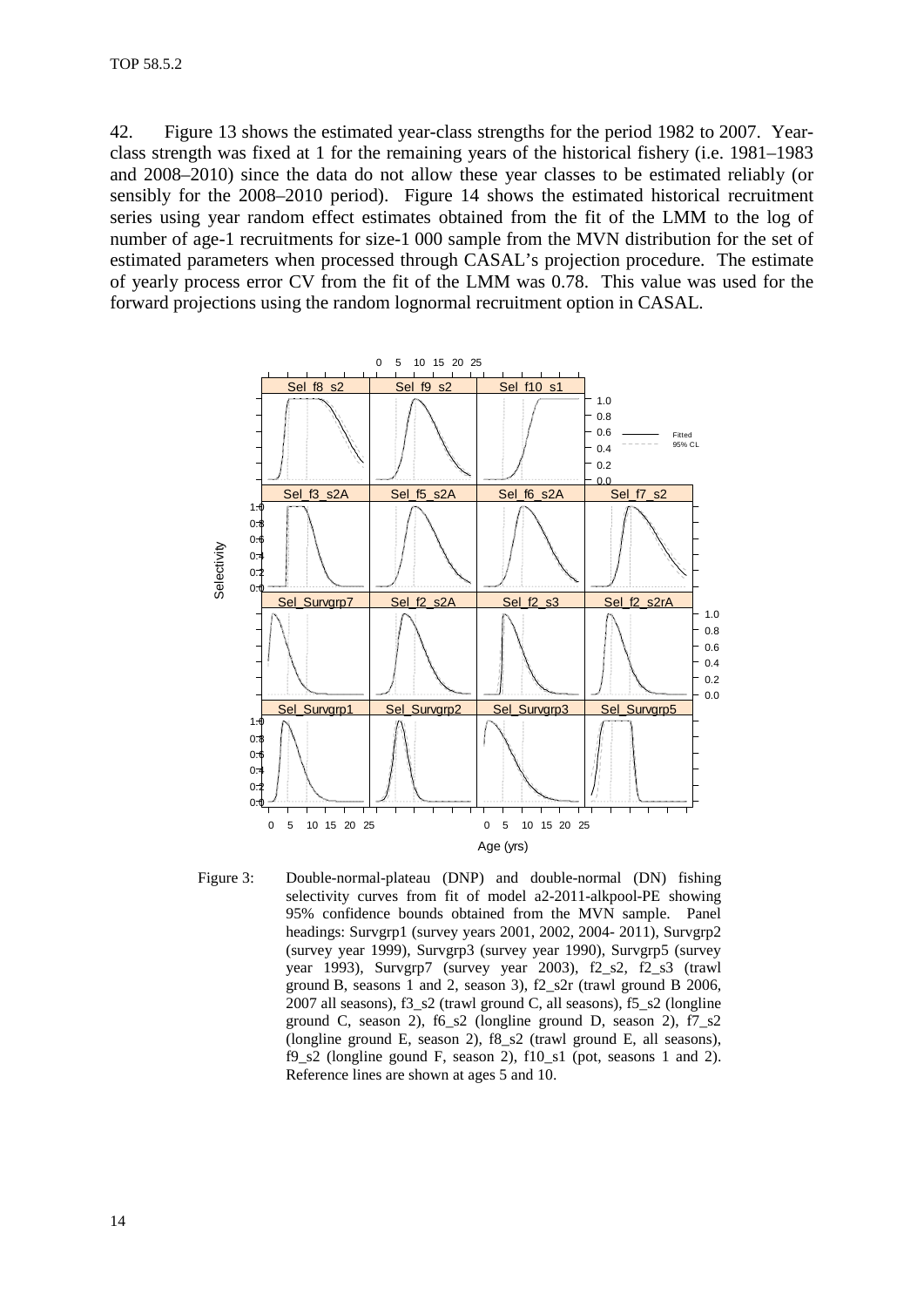

Figure 4: Model fits to Survey Group 1 abundance-at-length data from the RSTS with observed (black line) and expected numbers (grey line) and reference lines at 400 and 600 mm.



Figure 5: Model fits to to Survey Group 1 abundance-at-age data from RSTS with observed (black line) and expected numbers (grey line).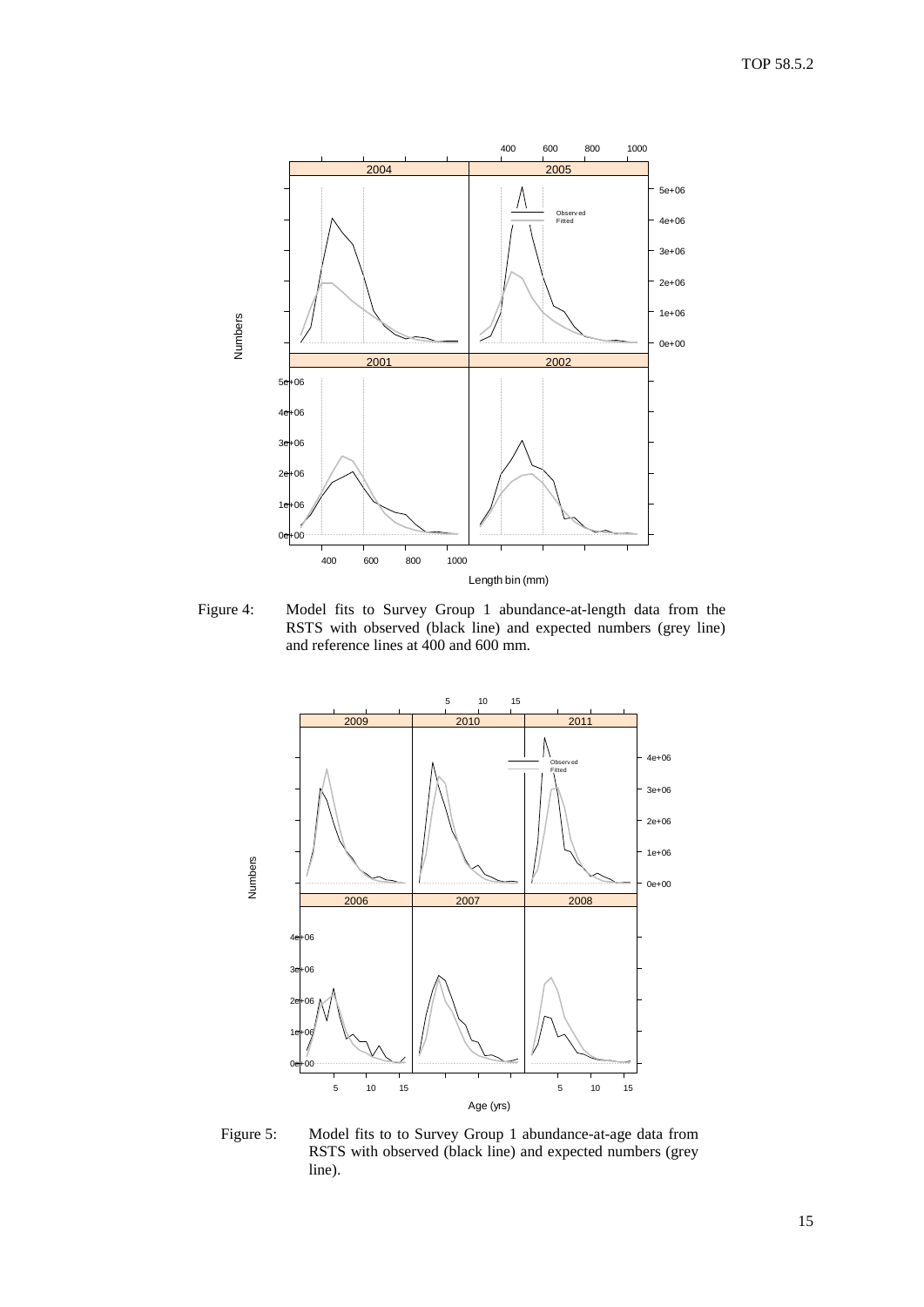(a)







Figure 6: Survey abundance (a) and biomass (b), aggregated over length bins and age classes showing single SE bars and Dashed lines show the 95% confidence bounds on the regression. Note the slope of the fitted line is not significantly different from zero. Note: survey abundances are used as observations in CASAL as abundance-at-length and abundance-at-age as shown in Figures 4 and 5 respectively.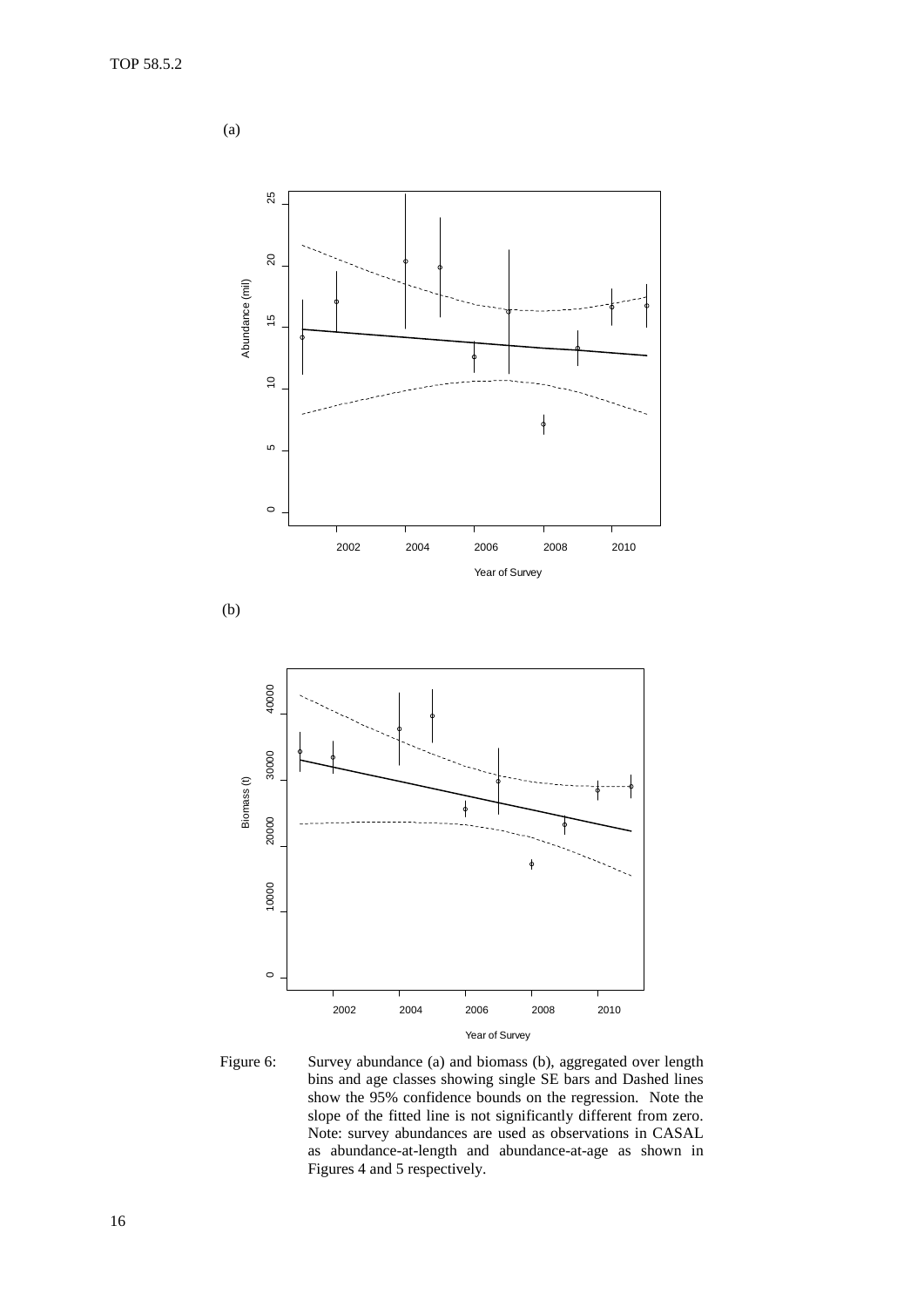

(b)



Figure 7: Model fits to (a) catch-at-age proportions with reference lines at ages 5 and 10, and (b) catch-at-length proportions with reference lines at 500 and 1 000 mm, for trawl ground B, season 2 (Fishery f2\_s2) .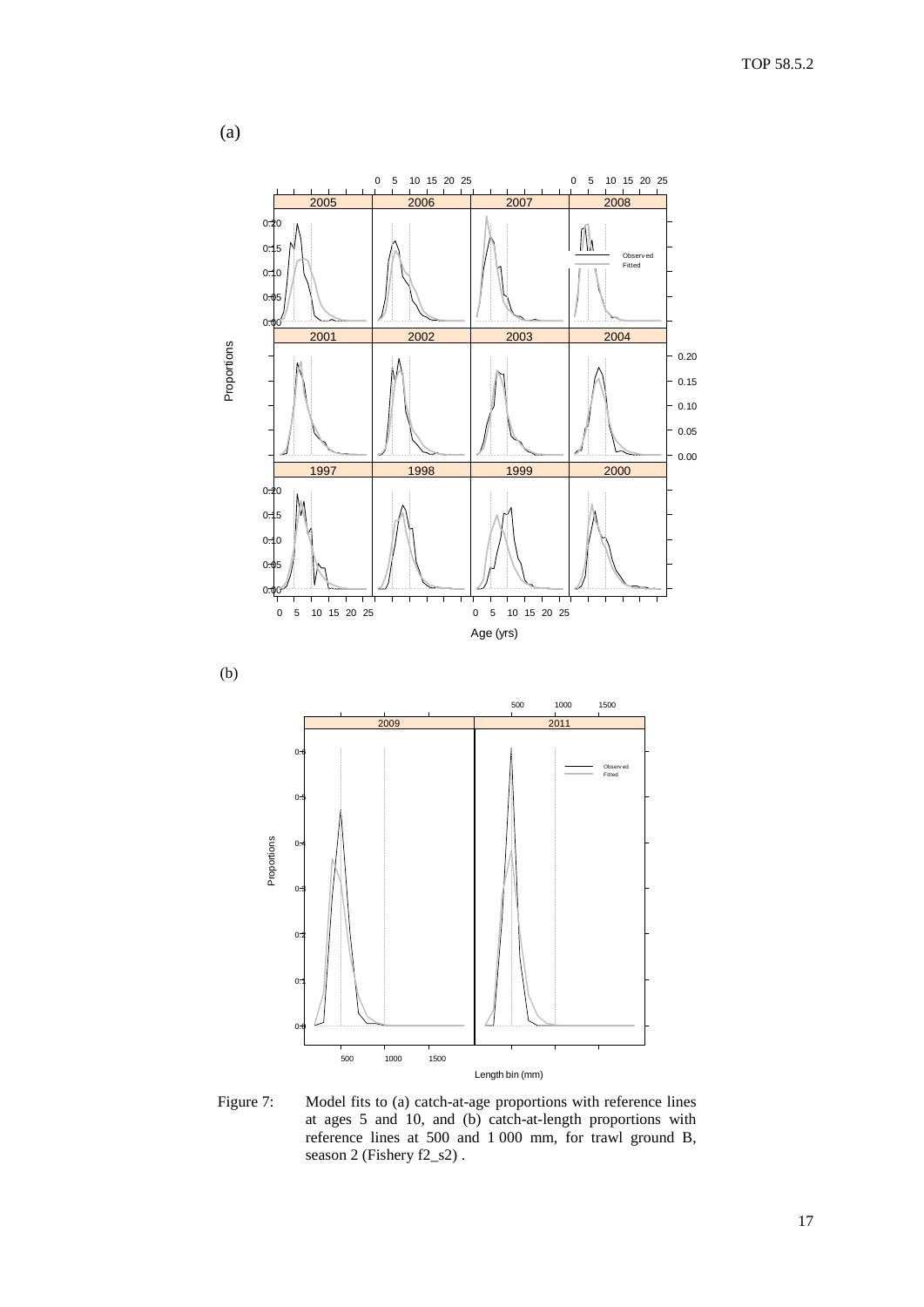

Figure 8: Model fits to catch-at-age proportions with reference lines at ages 5 and 10for trawl ground C, season 2 (Fishery f3\_s2).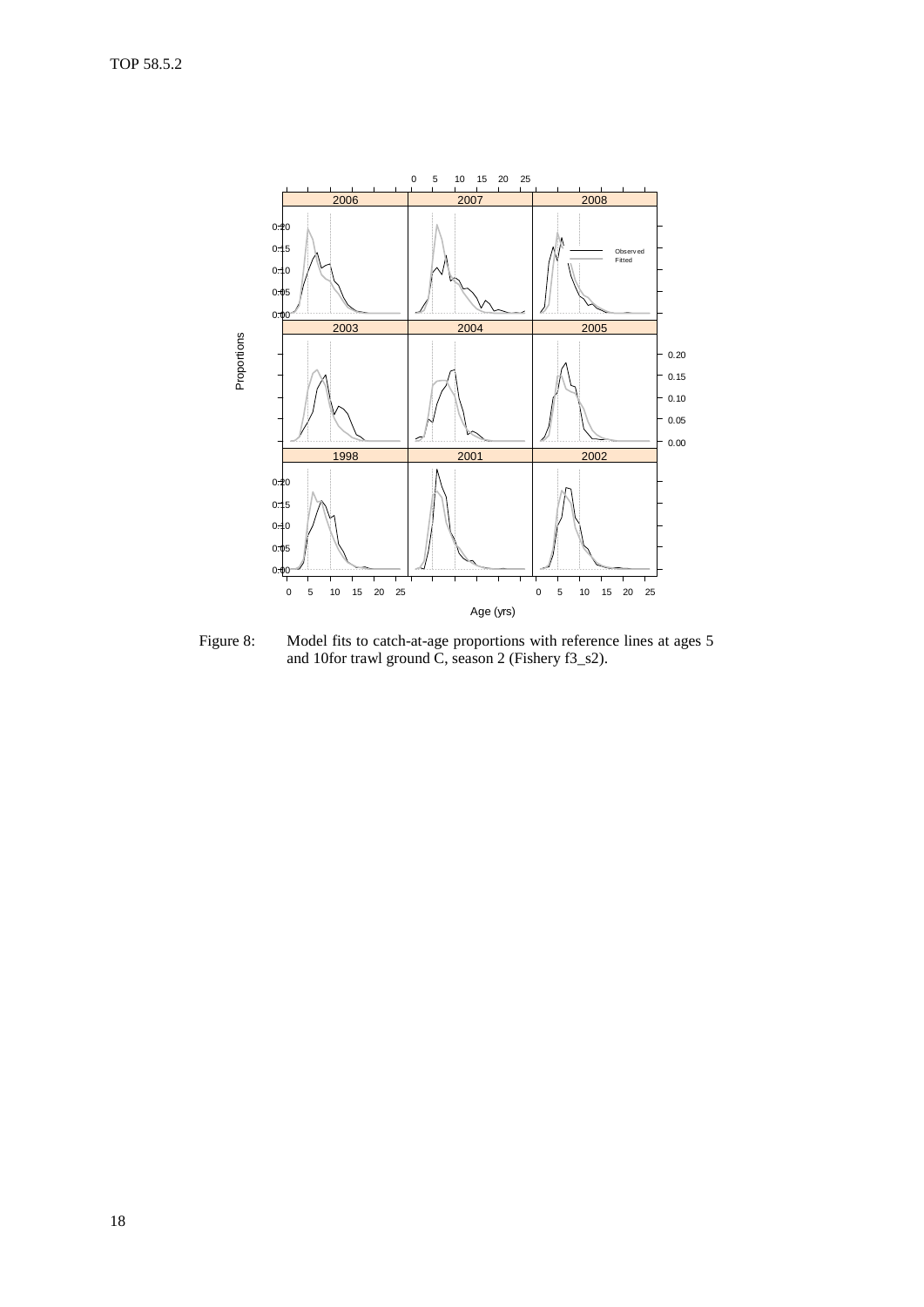

Figure 9: Model fits to (a) catch-at-age proportions with reference lines at ages 5 and 10, and (b) catch-at-length proportions with reference lines at lengths 500 and 1000 mm for longline ground C, season 2 (Fishery f5\_s2).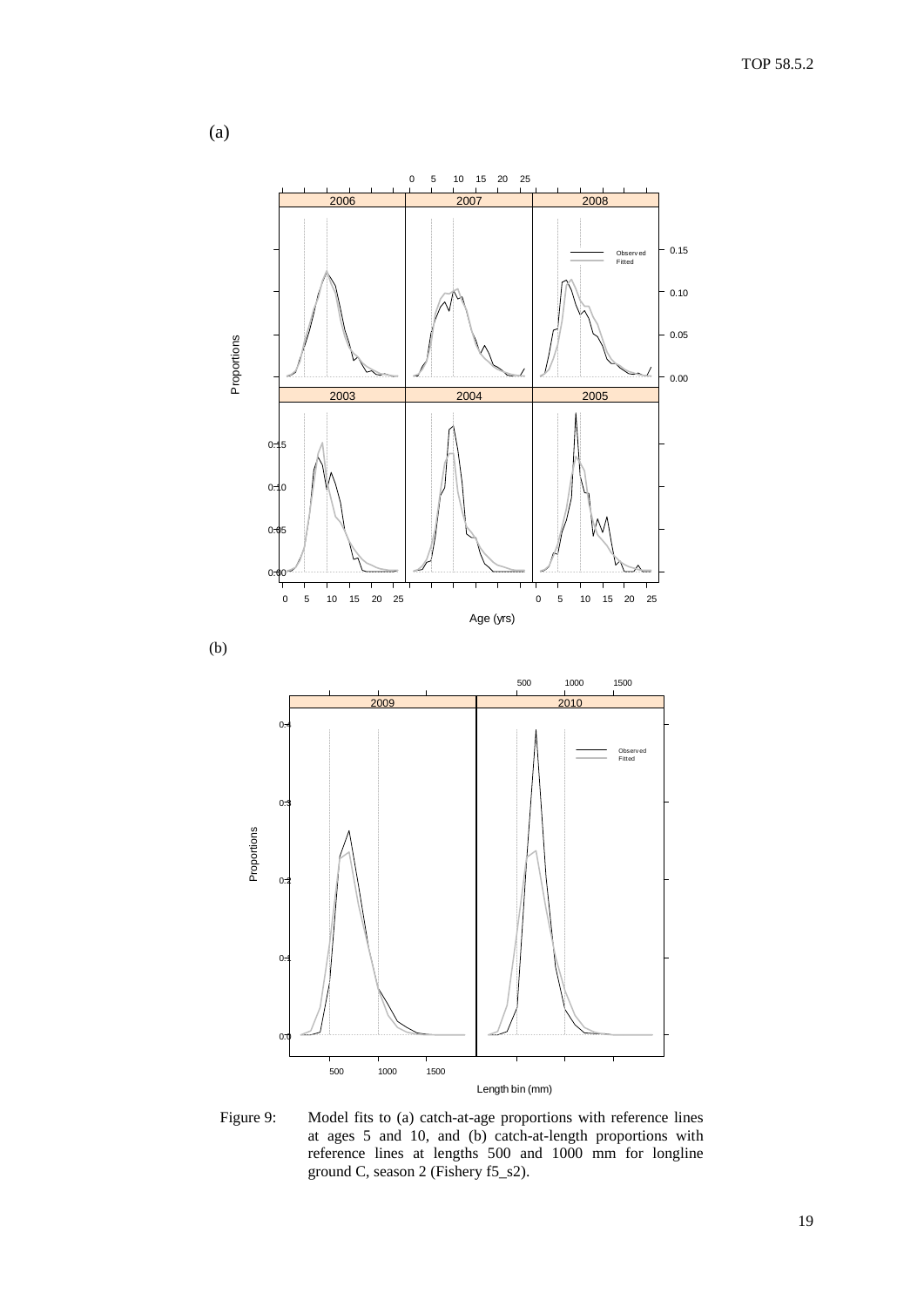(a)

(b)



Figure 10: Model fits to (a) catch-at-age proportions with reference lines at ages 5 and 10, and (b) catch-at-length proportions with reference lines at lengths 500 and 1 000 mm for longline ground D, season 2 (Fishery f6\_s2).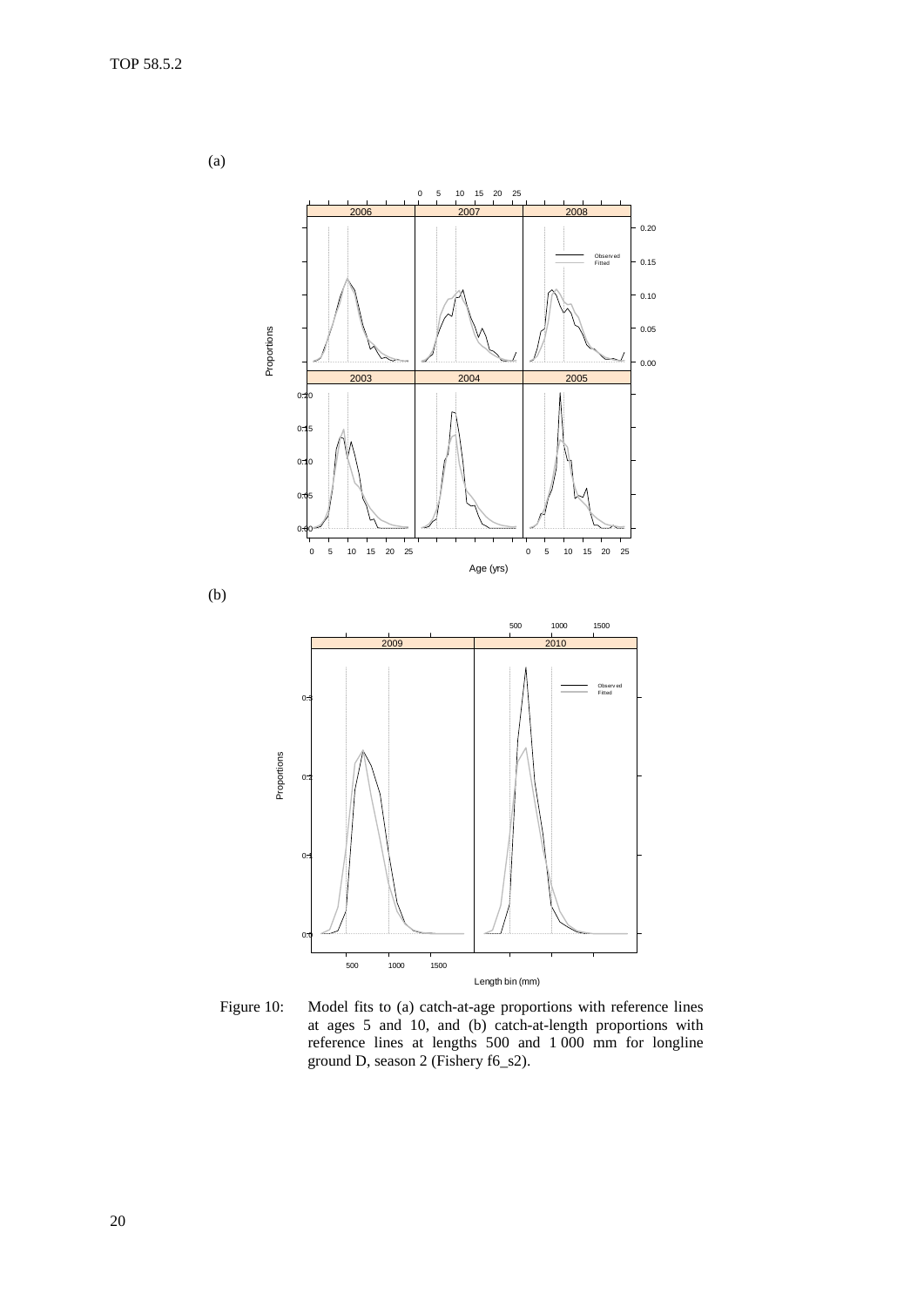

Figure 11: Estimated CPUE series from GLMM model for trawl ground B (f2) (circles) with bars corresponding to  $\pm$  one standard error of the estimate and the fitted series (line).



Figure 12: Profile -2log-likelihood for  $B_0$  for major observation datasets.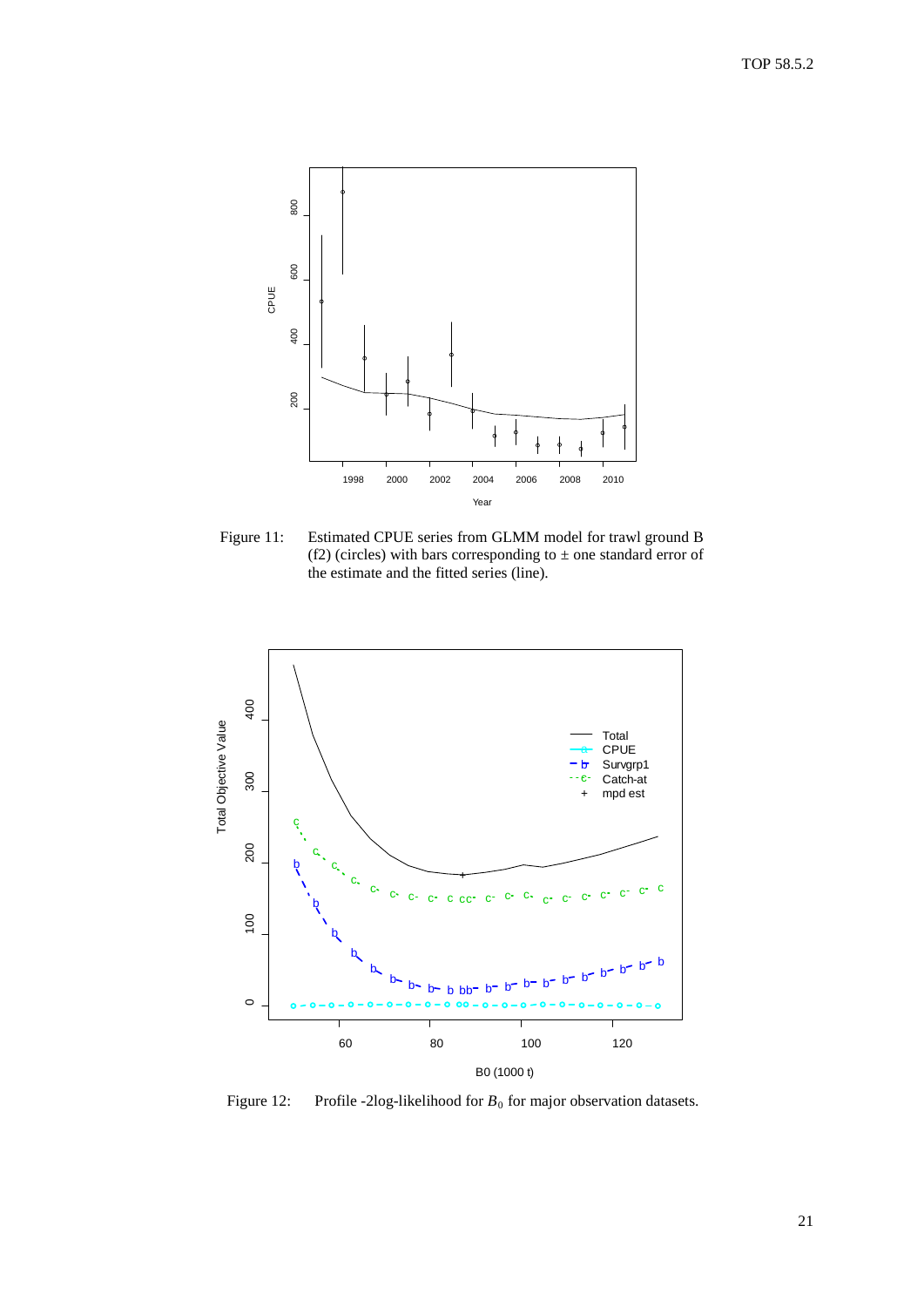

Figure 13: Estimates of year-class strength (showing  $\pm$  SE bars).



Figure 14: Box plots of age-1 recruitment series on the log scale for the historical period (1996–2008) with variability generated using 000 MVN samples to calculate recruitment CV.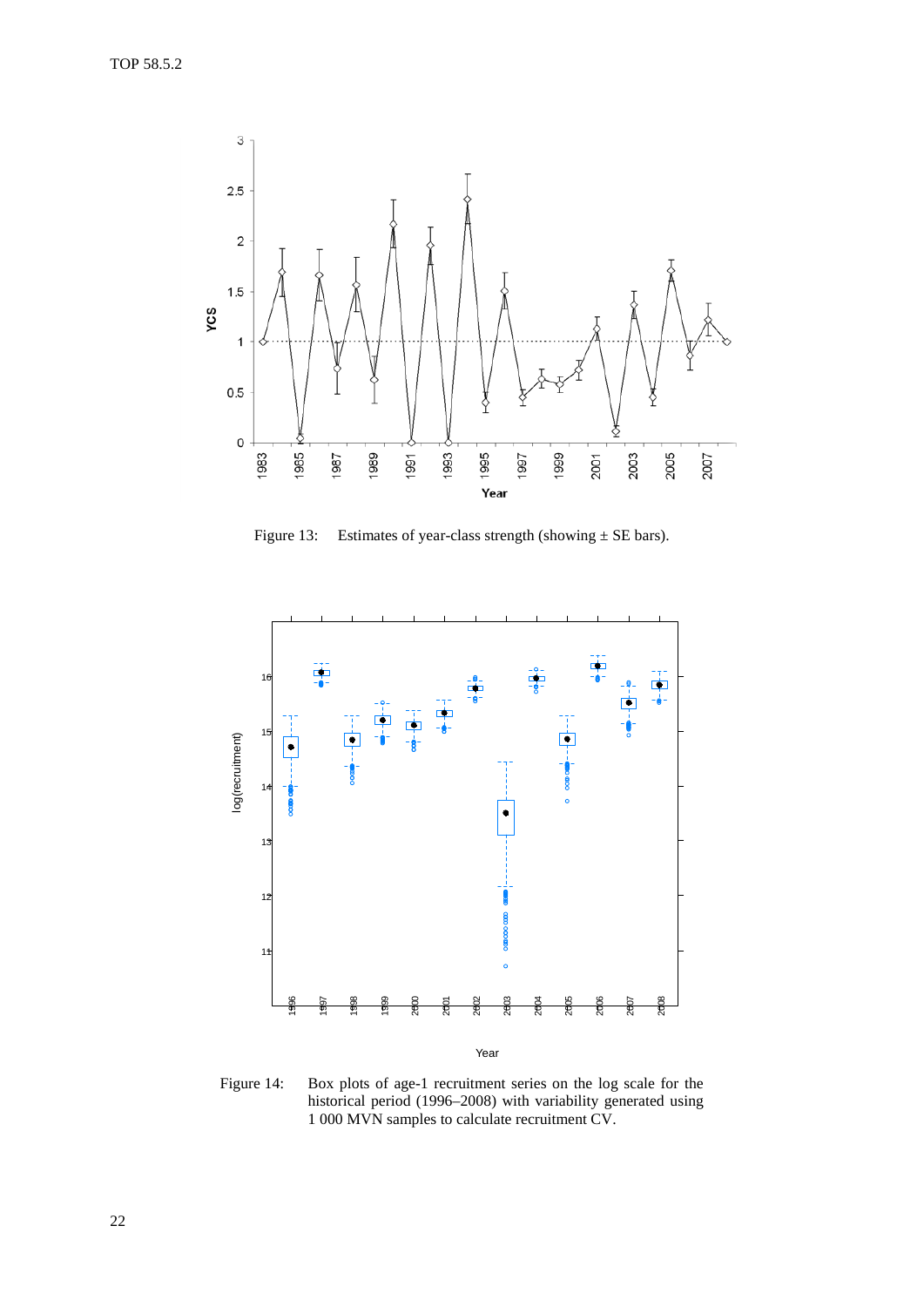### **4.4 Estimation of yield**

43. The estimated long-term yield was 2 730 tonnes with depletion probability of 0.001 and escapement probability of 0.501. Figure 15 shows box and whisker plots of SSB and status of SSB (i.e.  $SSB/B<sub>0</sub>$ ) under random recruitments from 2009 onwards using the lognormal recruitment variability with a CV of 0.78.

(a)



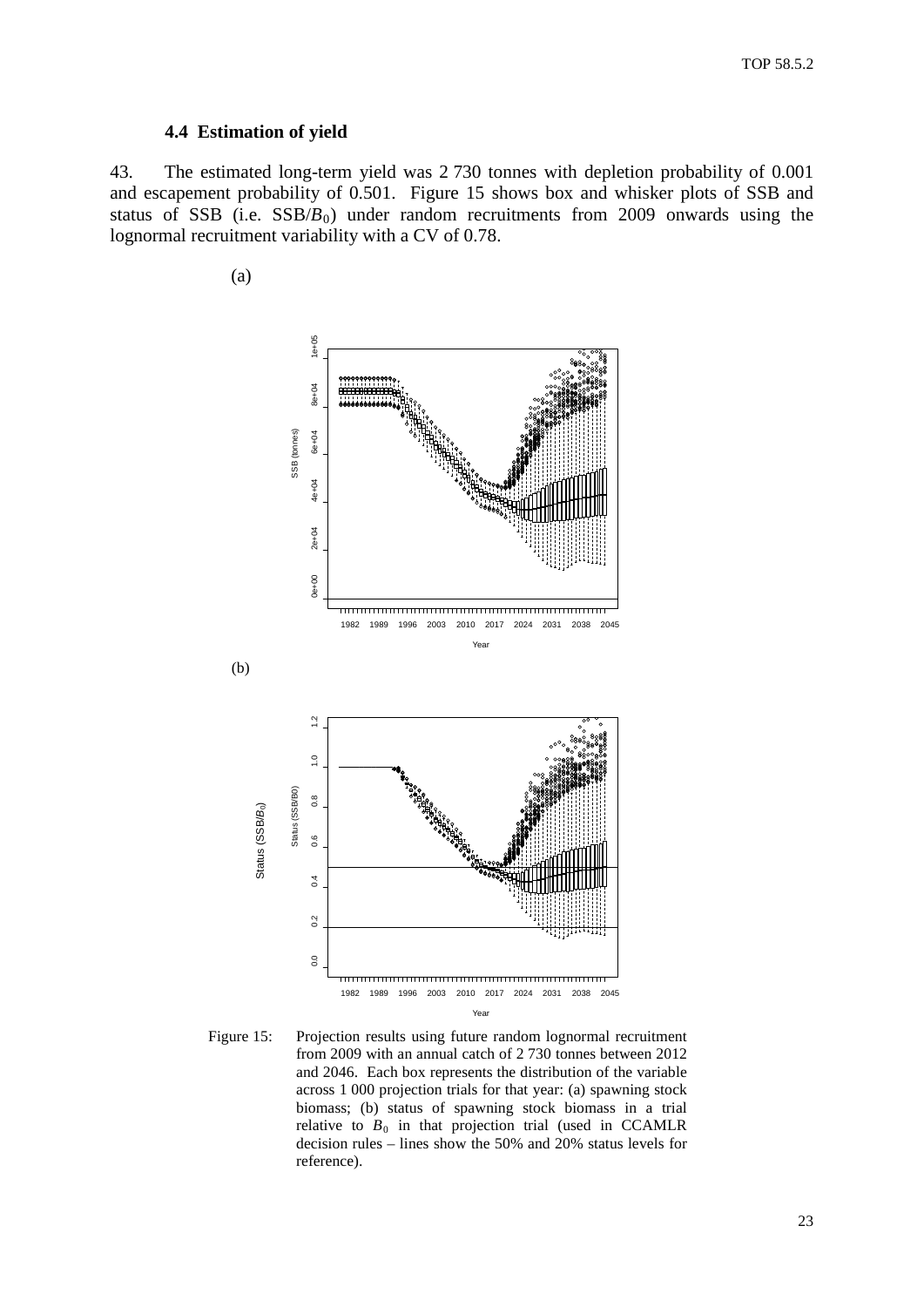<span id="page-25-0"></span>44. The Working Group agreed that the CASAL assessment provides a foundation for advice on stock status and yield for toothfish in this division. The CASAL assessment using age-classified data in place of length-classified data now allows historical recruitment trends to be more accurately reconstructed with a corresponding large reduction in the estimate of recruitment variability compared to that obtained in previous assessments. As such, the Working Group agreed that the estimate of yield from the CASAL assessment be used as a foundation for advice to the Scientific Committee.

# **4.5 Future research requirements**

45. The Working Group noted the successful progress in developing an integrated assessment of *D. eleginoides* in CASAL. It agreed that further work could be undertaken to refine this assessment, including examining:

- (i) continue regular surveys across Division 58.5.2
- (ii) re-estimate the von Bertalanffy growth function using the additional length-age data obtained in 2008 to 2011
- (iii) investigate simplification of the spatial structuring of fishing selectivity functions
- (iv) investigate whether the model could be developed as a two-sex model
- (v) investigate improvements in the model structure that can be made to allow the inclusion of tagging data to assist the estimation of parameters in the model using CASAL; in order to provide it with some confidence that significant progress in understanding key uncertainties, common to all toothfish assessments, occur for this division before it is forecast that stock trajectory of SSB reaches the target level

46. The Working Group encouraged the evaluation of the assessment and harvest strategy in Division 58.5.2 along with the further development and evaluation of management strategies for toothfish fisheries considered in general by the Working Group.

# **5. By-catch of finfish and invertebrates**

# **5.1 By-catch removals**

47. By-catch removals for the toothfish fisheries (longline and trawl) are detailed in Table 8 from fine-scale data. By-catch in the toothfish trawl fisheries is generally less than 10% of the total catch. Landed by-catch in the longline fisheries ranged from 6 to 13% of the total catch, and including cut-offs revised these estimates to between 11 and 26% of the total catch. No species was caught in quantities approaching the catch limits.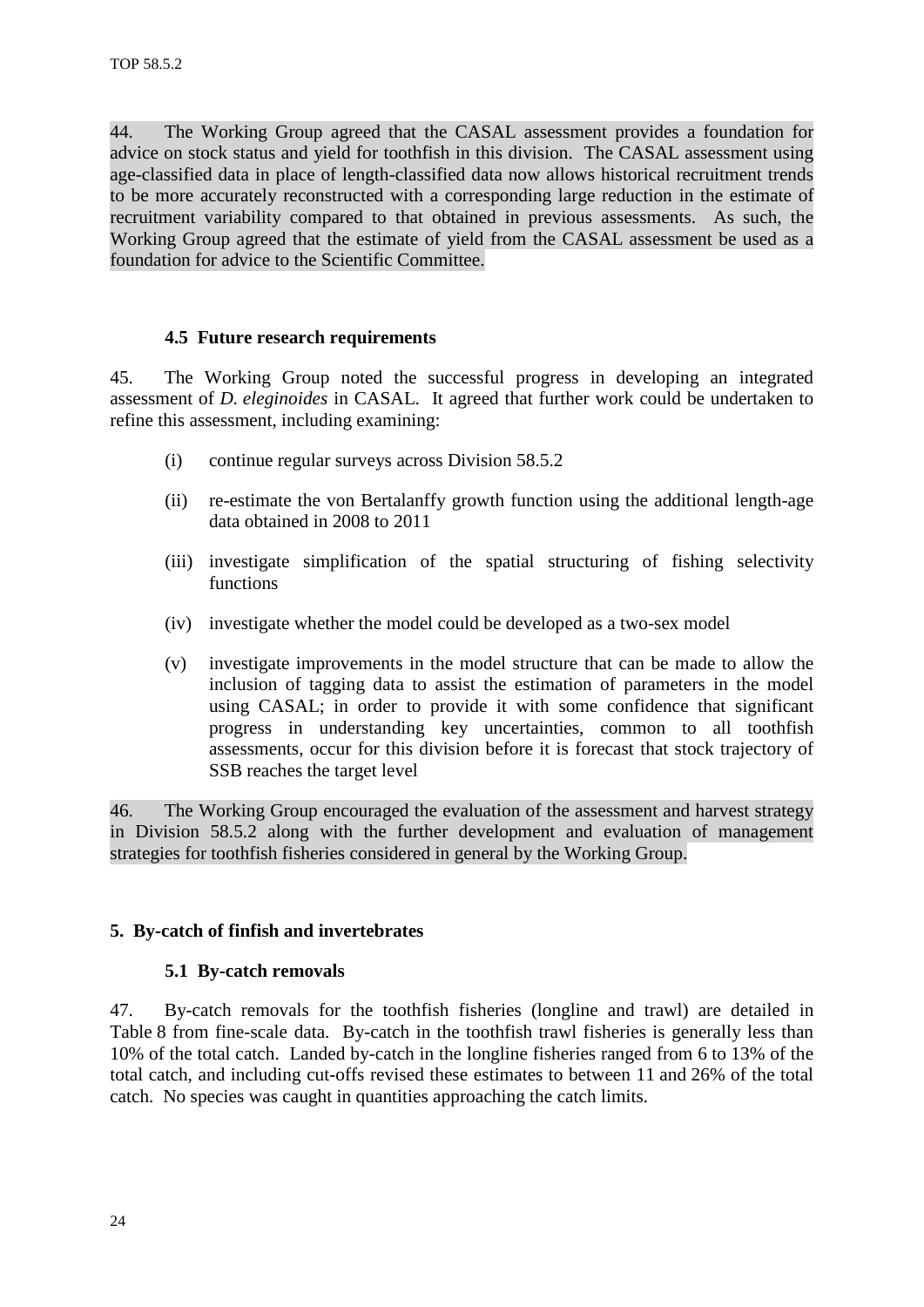| Table 8: | Catch history for by-catch species (macrourids, rajids, <i>Channichthys rhinoceratus</i> , <i>Lepidonotothen</i> |
|----------|------------------------------------------------------------------------------------------------------------------|
|          | <i>squamifrons</i> and other species), catch limits and number of rajids released alive in Division 58.5.2.      |
|          | Catch limits are for the division (see CM 33-02 for details). (Source: fine-scale data)                          |

| Season  |                   | Macrourids |                         |          | Rajids            |                |                         |       |          |
|---------|-------------------|------------|-------------------------|----------|-------------------|----------------|-------------------------|-------|----------|
|         | Catch             |            | Reported catch (tonnes) |          | Catch             |                | Reported catch (tonnes) |       | Number   |
|         | limit<br>(tonnes) | Longline   | Trawl                   | Total    | limit<br>(tonnes) | Longline       | Trawl                   | Total | released |
| 1996/97 |                   | $\theta$   | $\theta$                | $\theta$ |                   | $\theta$       | 3                       | 3     |          |
| 1997/98 |                   | $\theta$   | $\theta$                | 0        | 120               | $\overline{0}$ | 3                       | 3     |          |
| 1998/99 |                   | 0          |                         |          |                   | $\overline{0}$ | 2                       | 2     |          |
| 1999/00 |                   | $\theta$   | 4                       | 4        |                   | $\overline{0}$ | 6                       | 6     |          |
| 2000/01 |                   | 0          | 1                       | 1        | 50                | $\overline{0}$ | 5                       | 5     |          |
| 2001/02 | 50                | $\theta$   | 4                       | 4        | 50                | $\overline{0}$ | 4                       | 4     |          |
| 2002/03 | 465               | 3          | 1                       | 4        | 120               | 7              | 27                      | 33    |          |
| 2003/04 | 360               | 42         | 3                       | 46       | 120               | 62             | 14                      | 76    | 155      |
| 2004/05 | 360               | 72         | $\overline{2}$          | 74       | 120               | 71             | 8                       | 79    | 8412     |
| 2005/06 | 360               | 26         | 1<br>н                  | 27       | 120               | 17             | 19                      | 36    | 3814     |
| 2006/07 | 360               | 61         | 5                       | 66       | 120               | 8              | 10                      | 18    | 7886     |
| 2007/08 | 360               | 81         | 5                       | 86       | 120               | 13             | 9                       | 22    | 9799     |
| 2008/09 | 360               | 110        | $\overline{2}$          | 112      | 120               | 15             | 16                      | 32    | 10 738   |
| 2009/10 | 360               | 100        | 3                       | 103      | 120               | 11             | 18                      | 29    | 19 3 18  |
| 2010/11 | 360               | 106        | 4                       | 110      | 120               | 8              | 1                       | 9     | 5983     |

| Season  |                            | Channichthys rhinoceratus |                | Lepidonotothen squamifrons |                   |                         |          |          |
|---------|----------------------------|---------------------------|----------------|----------------------------|-------------------|-------------------------|----------|----------|
|         | Catch<br>limit<br>(tonnes) | Reported catch (tonnes)   |                |                            | Catch             | Reported catch (tonnes) |          |          |
|         |                            | Longline                  | Trawl          | Total                      | limit<br>(tonnes) | Longline                | Trawl    | Total    |
| 1996/97 |                            | $\theta$                  | $\overline{2}$ | $\overline{2}$             |                   | $\theta$                | $\theta$ | $\theta$ |
| 1997/98 | 80                         | $\Omega$                  | 2              | 2                          | 325               | 0                       | 3        | 3        |
| 1998/99 | 150                        | 0                         | 1              | 1                          | 80                | 0                       | 0        | 0        |
| 1999/00 | 150                        | $\Omega$                  | 3              | 3                          | 80                | 0                       | 0        | $\theta$ |
| 2000/01 | 150                        | $\Omega$                  |                |                            | 80                | 0                       | 4        | 4        |
| 2001/02 | 150                        | $\Omega$                  | 4              | 4                          | 80                | 0                       | 1        |          |
| 2002/03 | 150                        | $\Omega$                  | 21             | 21                         | 80                | 0                       | 0        | $\theta$ |
| 2003/04 | 150                        | 0                         | 7              | 7                          | 80                | 0                       | 3        | 3        |
| 2004/05 | 150                        | $\Omega$                  | 36             | 36                         | 80                | 0                       | 2        | 2        |
| 2005/06 | 150                        | $\Omega$                  | 32             | 32                         | 80                | 0                       | 5        | 5        |
| 2006/07 | 150                        | $\Omega$                  | 15             | 15                         | 80                | 0                       | 10       | 10       |
| 2007/08 | 150                        | 0                         | 37             | 37                         | 80                | $\Omega$                | 20       | 20       |
| 2008/09 | 150                        | 0                         | 53             | 53                         | 80                | 0                       | 27       | 27       |
| 2009/10 | 150                        | $\Omega$                  | 78             | 78                         | 80                | 0                       | 48       | 48       |
| 2010/11 | 150                        | 0                         | 2              | 2                          | 80                | 0                       | 7        | 7        |

(continued)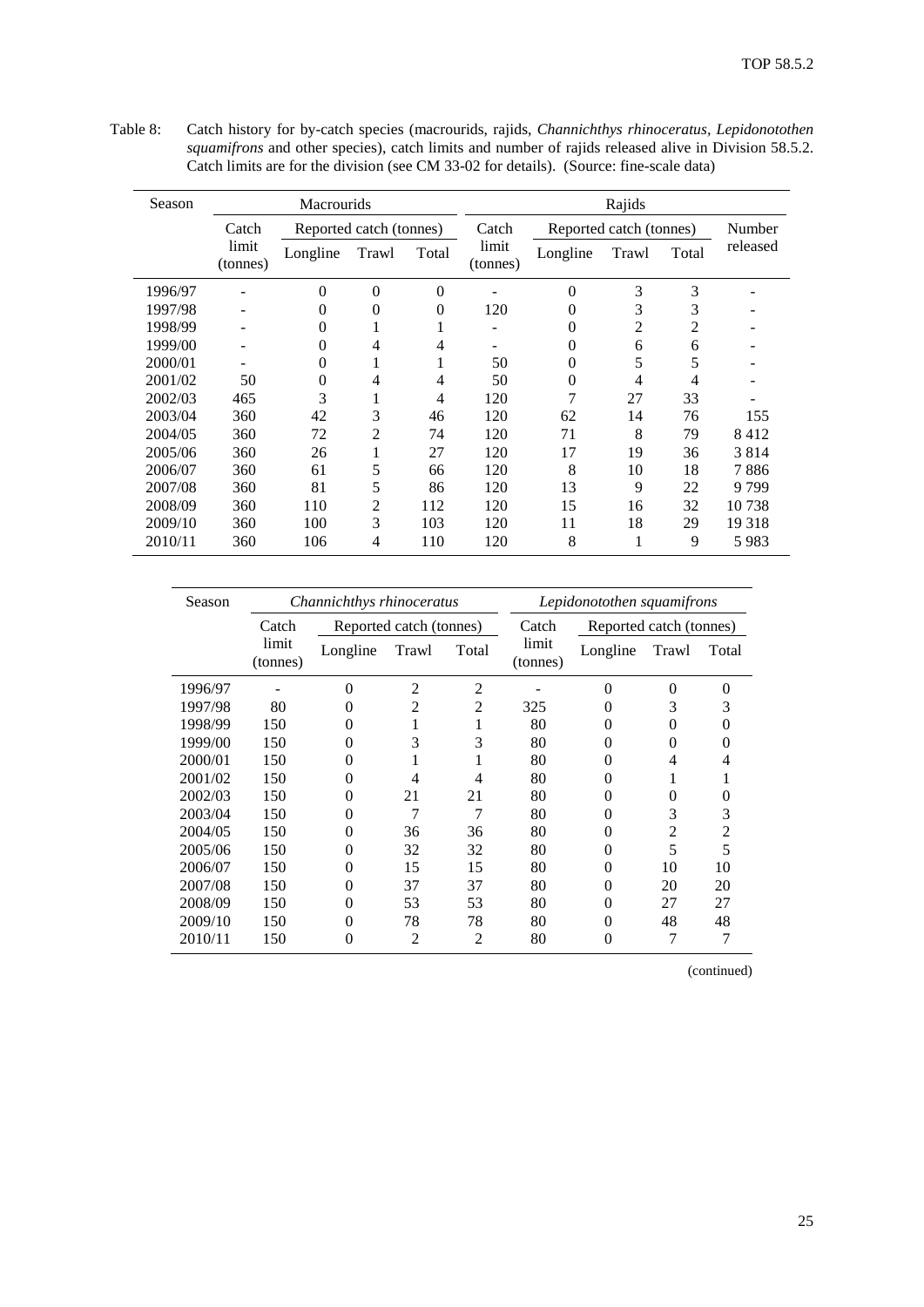<span id="page-27-0"></span>Table 8 (continued)

| Season  | Other species     |                         |       |       |  |  |  |
|---------|-------------------|-------------------------|-------|-------|--|--|--|
|         | Catch             | Reported catch (tonnes) |       |       |  |  |  |
|         | limit<br>(tonnes) | Longline                | Trawl | Total |  |  |  |
| 1996/97 | 50                | 0                       | 6     | 6     |  |  |  |
| 1997/98 | 50                | 0                       | 3     | 3     |  |  |  |
| 1998/99 | 50                | $\theta$                | 3     | 3     |  |  |  |
| 1999/00 | 50                | 0                       | 5     | 5     |  |  |  |
| 2000/01 | 50                | 0                       | 6     | 6     |  |  |  |
| 2001/02 | 50                | 0                       | 10    | 10    |  |  |  |
| 2002/03 | 50                | $\Omega$                | 10    | 10    |  |  |  |
| 2003/04 | 50                | 3                       | 16    | 19    |  |  |  |
| 2004/05 | 50                | 3                       | 9     | 12    |  |  |  |
| 2005/06 | 50                | 3                       | 7     | 12    |  |  |  |
| 2006/07 | 50                | 1                       | 4     | 5     |  |  |  |
| 2007/08 | 50                | 2                       | 18    | 21    |  |  |  |
| 2008/09 | 50                | 9                       | 17    | 26    |  |  |  |
| 2009/10 | 50                | 6                       | 16    | 22    |  |  |  |
| 2010/11 | 50                | 8                       | 4     | 12    |  |  |  |

# **5.2 Assessments of impact on affected populations**

48. Updated length–weight relationships, length-at-maturity data and estimates of abundance from survey data for rajids were presented in WG-FSA-05/70, details of the skate tagging program in WG-FSA-08/55 and distribution and abundance of skates across the Kerguelen Plateau in WG-FSA-09/42. Insufficient information was available to update assessments.

49. No stock assessments of individual by-catch species were undertaken in 2011. By-catch limits of *Channichthys rhinoceratus* and *Lepidonotothen squamifrons* are based on assessments carried out in 1998 (SC-CAMLR-XVII, Annex 5, paragraphs 4.204 to 4.206) and by-catch limits of the grenadier *Macrourus carinatus* are based on assessments carried out in 2002 and 2003 (SC-CAMLR-XXII, Annex 5, paragraphs 5.245 to 5.249).

#### **5.3 Mitigation measures**

50. The fishery operates under CM 33-02.

51. The Working Group recommended that, where possible, all rajids should be cut from the line, except on the request of the scientific observers during their sampling period.

# **6. By-catch of birds and mammals**

52. No seabird mortalities were observed in the trawl or longline fisheries in Division 58.5.2 in 2010/11 (Table 9). Seabird/trawl interactions are reported in Table 9.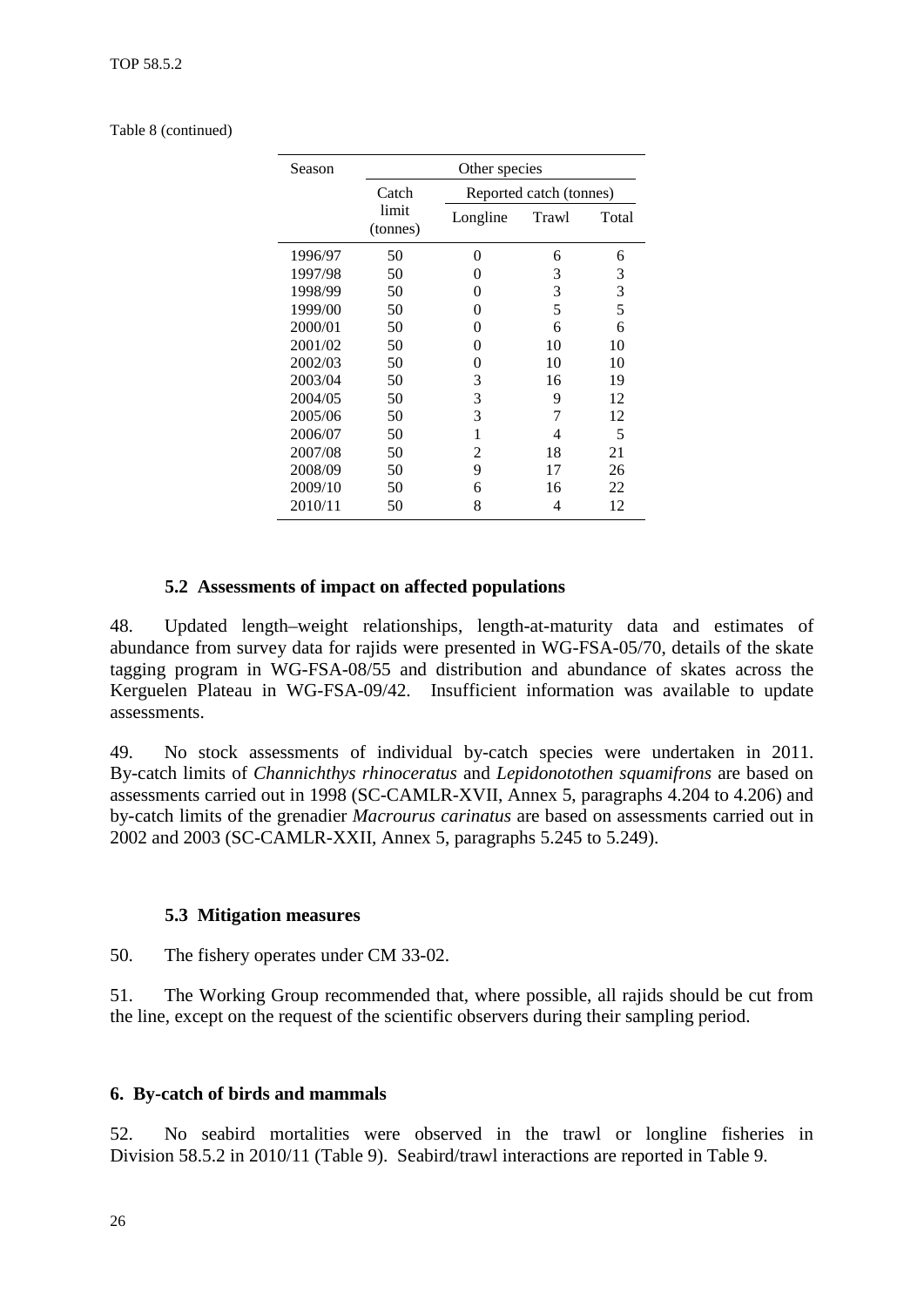| Table 9: | Seabird mortality totals and rates (BPT: birds/trawl) and species composition of by-catch, recorded |
|----------|-----------------------------------------------------------------------------------------------------|
|          | by observers in Division 58.5.2 trawl fisheries since 2000/01. DIM – black-browed albatross; PRO    |
|          | - white-chinned petrel; DAC - Cape petrel (data from SC-CAMLR-XXVIII, Annex 7, Table 5).            |

| Season  | Target species | <b>BPT</b> | Dead           |                | Total      | Alive (all species |           |
|---------|----------------|------------|----------------|----------------|------------|--------------------|-----------|
|         |                |            | <b>DIM</b>     | <b>PRO</b>     | <b>DAC</b> | dead               | combined) |
| 2000/01 | D. eleginoides | < 0.10     |                |                |            | 0                  |           |
| 2001/02 | D. eleginoides | < 0.10     |                |                |            | 0                  |           |
| 2002/03 | D. eleginoides | < 0.10     | $\mathfrak{D}$ | $\mathfrak{D}$ | 2          | 6                  | 11        |
| 2003/04 | D. eleginoides | < 0.10     |                |                |            |                    | 13        |
| 2004/05 | D. eleginoides | < 0.11     | 5              | 3              |            | 8                  | $\theta$  |
| 2005/06 | D. eleginoides | 0.00       |                |                |            |                    |           |
| 2006/07 | D. eleginoides | < 0.10     |                |                | 2          | 2                  | $\theta$  |
| 2007/08 | D. eleginoides | 0.00       |                |                |            |                    |           |
| 2008/09 | D. eleginoides | 0.002      |                |                |            |                    |           |
| 2009/10 | D. eleginoides | 0.00       |                |                |            |                    |           |
| 2010/11 | D. eleginoides | 0.00       |                |                |            |                    | 0         |

53. In 2011, as in previous years, WG-IMAF agreed the level of risk of incidental mortality of seabirds in Division 58.5.2 is category 4 (average-to-high) (SC-CAMLR-XXX, Annex 8).

54. No instances of marine mammal mortalities or entanglements were observed in either the trawl (Table 10) or longline fishery in Division 58.5.2 in the 2010/11 season.

Table 10: Seal mortality totals and rates (SPT: seals/trawl) and species composition of by-catch, recorded by observers in Division 58.5.2 trawl fisheries since 2000/01. SLP – leopard seal; SEA – Antarctic fur seal; SES – southern elephant seal (data from SC-CAMLR-XXVIII, Annex 7, Table 7).

| Season  | Target species | <b>SPT</b> | Dead       |            | Total          | Alive (all species |           |
|---------|----------------|------------|------------|------------|----------------|--------------------|-----------|
|         |                |            | <b>SLP</b> | <b>SEA</b> | <b>SES</b>     | dead               | combined) |
| 2000/01 | D. eleginoides | 0.001      |            |            |                |                    |           |
| 2001/02 | D. eleginoides | 0.001      |            |            |                |                    |           |
| 2002/03 | D. eleginoides | 0.003      |            |            | $\overline{2}$ |                    |           |
| 2003/04 | D. eleginoides | 0.002      |            | 3          |                |                    |           |
| 2004/05 | D. eleginoides | 0.00       |            |            |                |                    |           |
| 2005/06 | D. eleginoides | 0.00       |            |            |                |                    |           |
| 2006/07 | D. eleginoides | 0.00       |            |            |                |                    |           |
| 2007/08 | D. eleginoides | 0.00       |            |            |                |                    |           |
| 2008/09 | D. eleginoides | 0.00       |            |            |                |                    |           |
| 2009/10 | D. eleginoides | 0.00       |            |            |                |                    |           |
| 2010/11 | D. eleginoides | 0.00       |            |            |                |                    |           |

#### **6.1 Mitigation measures**

55. Longline fishing is conducted in accordance with CMs 24-02 and 25-02 and the special requirements outlined in CM 41-08, paragraph 3; trawl fishing in accordance with CM 25-03.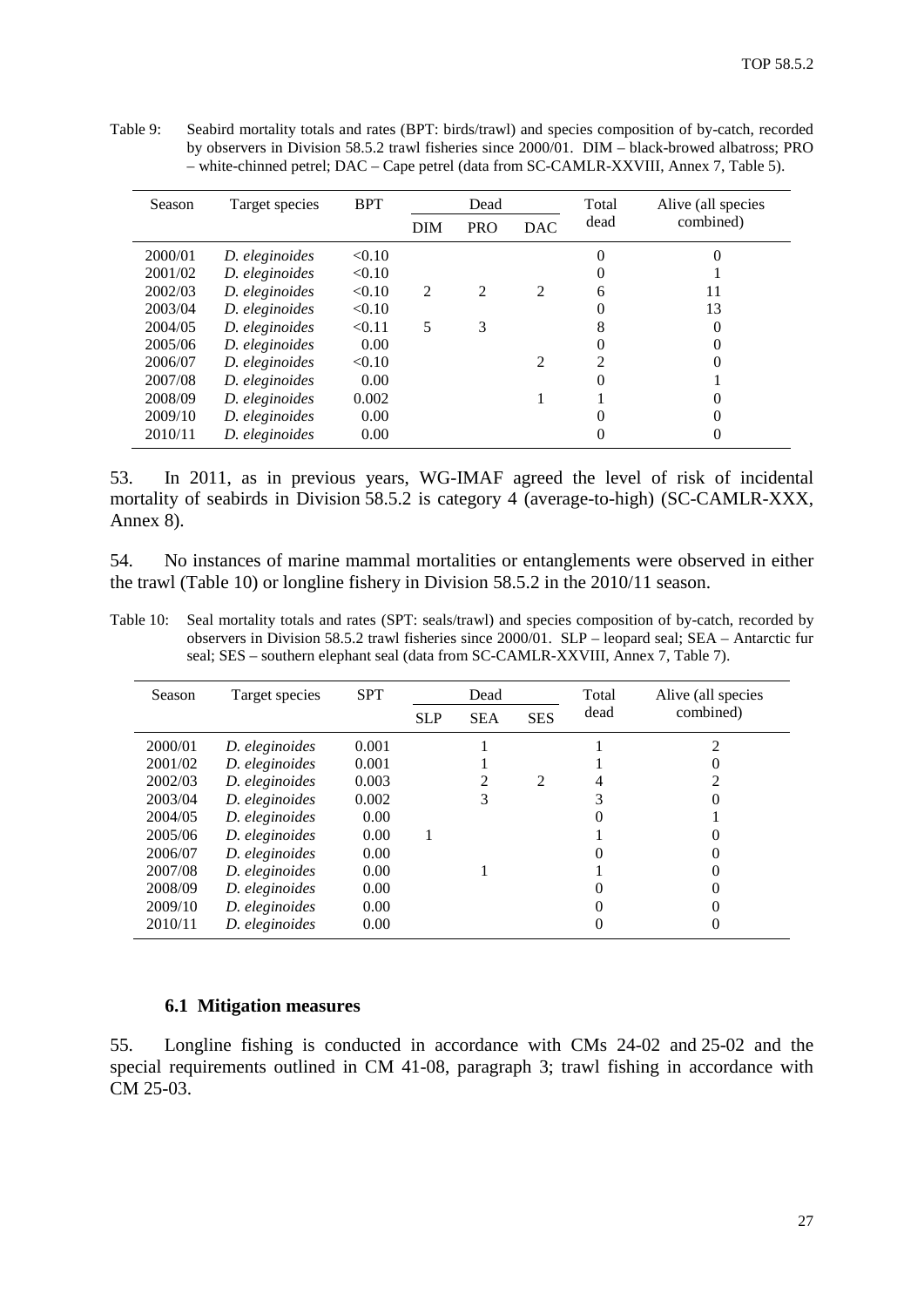# <span id="page-29-0"></span>**7. Ecosystem implications/effects**

56. Fishing gear deployed on the seabed can have negative effects on sensitive benthic communities. The potential impacts of fishing gear on the benthic communities in Division 58.5.2 are limited by the small size and number of commercial trawl grounds and the protection of large representative areas of sensitive benthic habitats from direct effects of fishing in an IUCN category Ia marine reserve (SC-CAMLR-XXI/BG/18). The marine reserve and associated conservation zone comprises around 17% of the area of the Australian EEZ around Heard Island and McDonald Islands and falls entirely within CCAMLR Division 58.5.2.

57. The Working Group noted that by-catch of benthos was monitored by observers in the early stages of the development of the fishery and that by-catch of benthos was much lower in areas that have subsequently become the main fishing grounds.

# **8. Harvest controls and management advice**

# **8.1 Conservation measures**

58. The limits on the fishery for *D. eleginoides* in Division 58.5.2 are defined in CM 41-08. The limits in force applied to 2009/10 and 2010/11, and the Working Group's advice to the Scientific Committee, are summarised in Table 11.

| Element          | Limit in force                                                                                                                                                                                                    | Advice                    |
|------------------|-------------------------------------------------------------------------------------------------------------------------------------------------------------------------------------------------------------------|---------------------------|
| Access (gear)    | Trawls or longlines or pots                                                                                                                                                                                       |                           |
| Catch limit      | 2 550 tonnes west of 79°20'E (see CM 32-14)                                                                                                                                                                       | Revise to<br>2 730 tonnes |
| Season:          |                                                                                                                                                                                                                   |                           |
| trawl and pot    | 1 December to 30 November                                                                                                                                                                                         | Carry forward             |
| longline         | 1 May to 14 September, with possible extension from<br>15 to 30 April and 15 September to 31 October each<br>season for any vessel that has demonstrated full<br>compliance with CM 25-02 in the previous season. | Carry forward             |
| By-catch         | Fishing shall cease if the by-catch limit of any species,<br>as set out in CM 33-02, is reached.                                                                                                                  | Carry forward             |
| Mitigation       | In accordance with CMs $24-02$ , $25-02$ and $25-03$ .                                                                                                                                                            | Carry forward             |
| <b>Observers</b> | Each vessel to carry at least one scientific observer<br>and may include one additional CCAMLR scientific<br>observer.                                                                                            | Carry forward             |
| Data             | Ten-day reporting system as in Annex 41-08/A.                                                                                                                                                                     | Carry forward             |
|                  | Monthly fine-scale reporting system as in<br>Annex 41-08/A on haul-by-haul basis.                                                                                                                                 |                           |
|                  | Fine-scale reporting system as in Annex 42-02/B.<br>Reported in accordance with the CCAMLR Scheme of<br>International Scientific Observation.                                                                     |                           |

Table 11: Limits on the exploratory fishery for *Dissostichus eleginoides* in Division 58.5.2 in force in 2009/10 and 2010/11 (CM 41-08) and advice to the Scientific Committee.

(continued)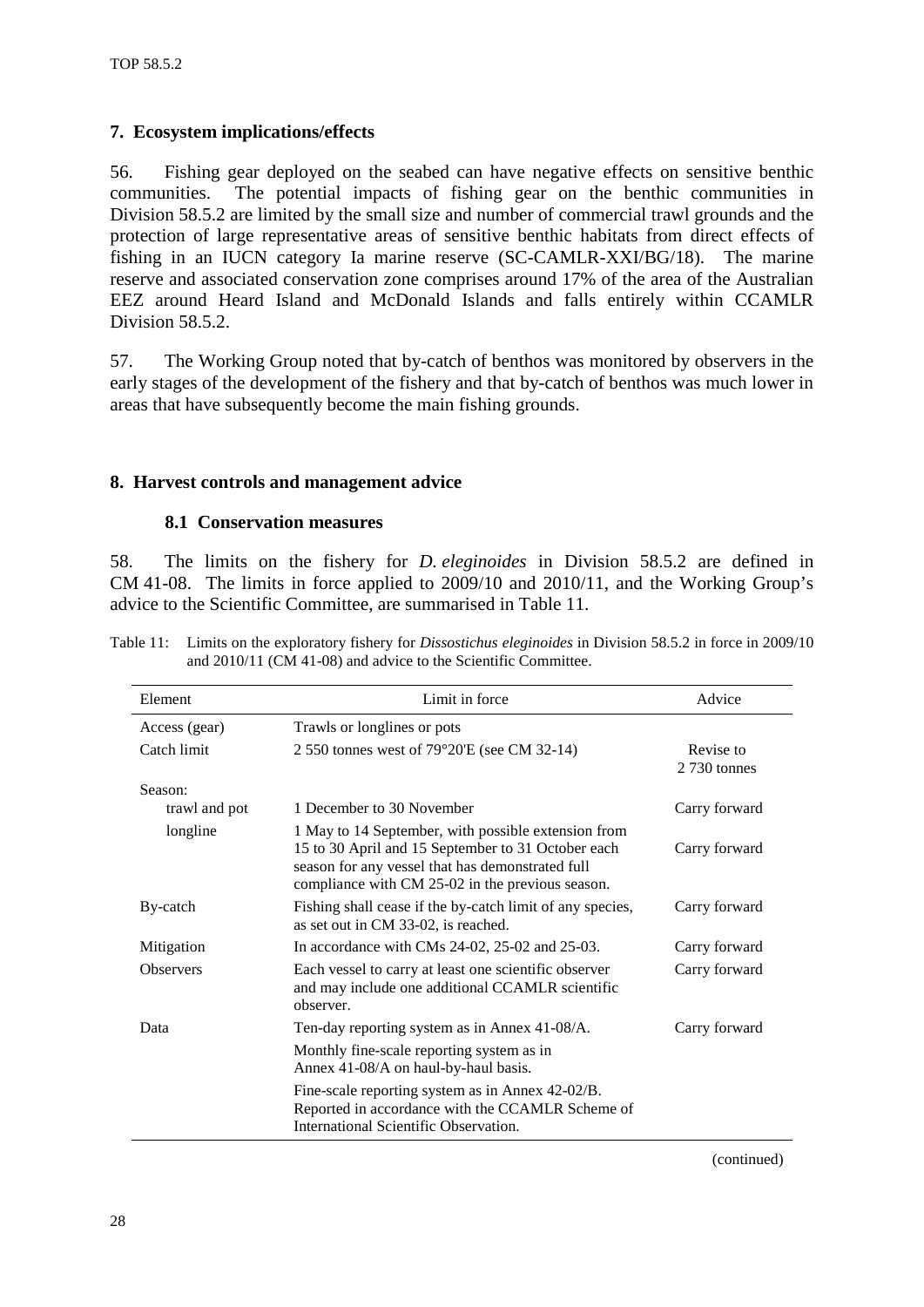| Target species              | For the purpose of Annex 41-08/A, the target species is Carry forward<br>Dissostichus eleginoides and the by-catch is any<br>species other than <i>D. eleginoides</i> . |               |
|-----------------------------|-------------------------------------------------------------------------------------------------------------------------------------------------------------------------|---------------|
| Jellymeat                   | Number and weight of fish discarded, including those<br>with jellymeat condition, to be reported. These catches<br>count towards the catch limit.                       | Carry forward |
| Environmental<br>protection | Regulated by CM 26-01.                                                                                                                                                  | Carry forward |

<span id="page-30-0"></span>Table 11 (continued)

#### **8.2 Management advice**

59. The Working Group recommended that the catch limit for *D. eleginoides* in Division 58.5.2 west of 79°20'E should be 2 730 tonnes for 2011/12 and 2012/13.

#### **References**

- Appleyard, S.A., R.D. Ward and R. Williams. 2002. Population structure of the Patagonian toothfish around Heard, McDonald and Macquarie Islands. *Ant. Sci*., 14: 364–373.
- Appleyard, S.A., R. Williams and R.D. Ward. 2004. Population genetic structure of Patagonian toothfish in the West Indian Ocean sector of the Southern Ocean. *CCAMLR Science*, 11: 21–32.
- Candy, S.G. 2004. Modelling catch and effort data using generalised linear models, the Tweedie distribution, random vessel effects and random stratum-by-year effects. *CCAMLR Science*, 11: 59–80.
- Candy, S.G. 2008. Estimation of effective sample size for catch-at-age and catch-at-length data using simulated data from the Dirichlet-multinomial distribution. *CCAMLR Science*, 15: 115–138.
- Candy, S.G. 2011. Estimation of natural mortality using catch-at-age and aged mark-recapture data: a multi-cohort simulation study comparing estimation for a model based on the Baranov equations versus a new mortality equation. *CCAMLR Science*, 18: 1–27.
- Candy, S.G. and A.J. Constable. 2008. An integrated stock assessment for the Patagonian toothfish, *Dissostichus eleginoides*, for the Heard and McDonald Islands using CASAL. *CCAMLR Science*, 15: 1–34.
- Candy, S.G., A.J. Constable, S. Candy, T. Lamb and R. Williams. 2007. A von Bertalanffy growth model for toothfish at Heard Island fitted to length-at-age data and compared to observed growth from mark–recapture studies. *CCAMLR Science*, 14: 43–66.